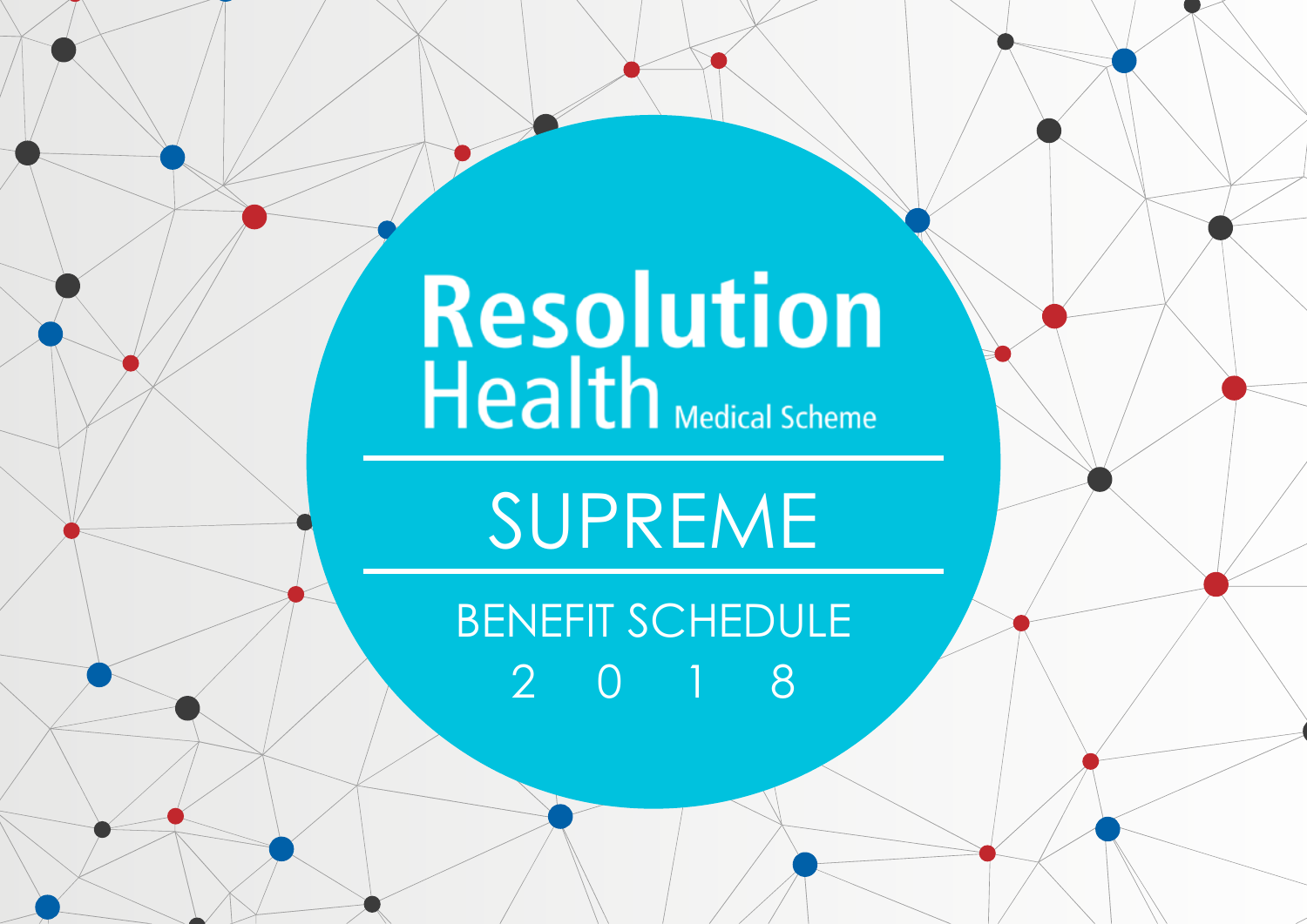### **SUPERIOR DAY-TO-DAY BENEFITS**

SUPREME

Key Features

Principal member: R14 936 Adult Dependant: R11 202 with an extensive annual benefit that inlcudes unlimited GP visits **+** dentistry **+** optometry **+** radiology

Child Dependant: R1 562

### **Specialist fees**

Quality cover up to 220% of Scheme Rate

#### **UNLIMITED HOSPITALISATION**

At any private hospital **+** unlimited in-hospital GP visits **+** 7 days take-home medicine

### **PREVENTATIVE CARE**

Extensive benefit including oral contraceptive

- **+** cervical cancer, flu & childhood vaccinations
- **+** prostate testing

#### **International Travel Cover**

Complete peace of healthcare mind, regardless of where you are

#### **ONCOLOGY**

Unlimited (subject to ICON protocols and option specific medicine formularies) cover **+** generous 21-day hospice care benefit

### **WELLBEING & REWARDS**

Free *Zurreal* membership OR upgrade to *Zurreal Platinum* for even more benefits & cash rewards

#### **SUPERIOR CHRONIC CARE**

For 53 chronic conditions including Arthritis, Major Depression, Gout, Osteoporosis, reflux disease (heartburn), depression and urinary incontinence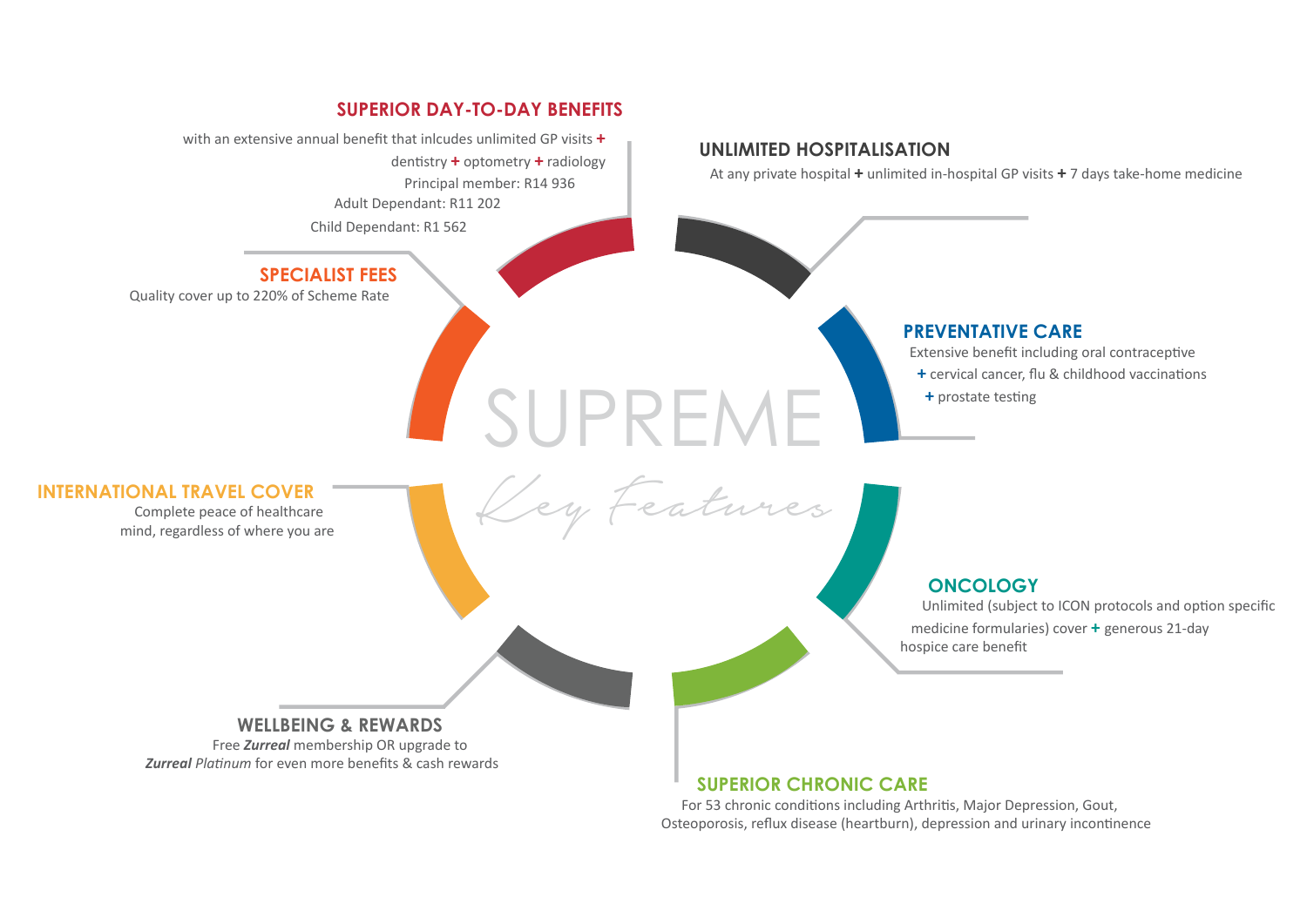### THINGS TO KEEP IN MIND WHEN reading your benefit schedule

### *To ensure that you get maximum bang for your benefit buck, we have summarised 4 key areas that may influence your benefit entitlement*

- 1. Scheme protocols, rules and policies
- 2. Pre-authorisation
- 3. Designated Service Providers (DSP)
- 4. Co-payments and sub-limits; and PMBs



### SCHEME RULES & PROTOCOLS PRE-AUTHORISATION CO-PAYMENTS &

All benefits and the use of each are subject to Scheme protocols, rules and policies. It's very important that you familiarise yourself with your option's applicable rules, policies and protocols to make sure that you fully understand how your option works, what your benefit entitlements are and whether any criteria apply when you make use of your cover.

Because these protocols, rules and policies are influenced by various factors and are quite tricky to understand, we prefer to discuss them with our members and provide detailed information on how they will be applied to each unique case. If you have any questions, you can either visit us at the Scheme's head office in Randburg or get in touch with our Client Services team on **0861 796 6400** or **clientservices@resomed.co.za**.

Scheme rules are non-negotiable rules that cannot be changed. For example, Resolution Health's rules state that the Scheme will not fund cosmetic surgery. Because Resolution Health is wholeheartedly committed to the overall wellbeing of our members, your health and disease severity will, to a large extent, determine your benefit access and entitlement, the protocols applied as well as your unique care path (refer to the *Patient Driven Care*™ section on **page 5**). In these instances, make sure that you discuss your individual needs with your Personal Health Coordinator who is like your very own personal banker for your wellbeing, to enjoy the maximum level of cover and benefits.

Getting pre-authorisation from the Scheme is probably one of the easiest ways to gain seamless access to your benefits and avoid unnecessary delays. Because we like to empower our members and make it as effortless as possible for you to gain access to your benefits, our pre-authorisation call centre is available 24 hours a day, 7 days a week, 365 days a year.

It really is as simple as calling **0861 111 778** or sending an email to **preauth@resomed.co.za**. If you're unsure whether pre-authorisation applies to any of your benefits, rather get in touch with the team to double check.

#### **Make sure that you:**

- » Get in touch with our pre-authorisation team 14 days before an elective procedure
- » Let the same team know within 48 hours after an emergency procedure
- » There is a 20% co-payment on late authorisations

REMEMBER that the Scheme will only fund those procedures that were pre-authorised so make sure that you ask your doctor if any additional items need to be added afterwards. If so, keep in mind that you have to let us know within 48 hours.

### sub-limits

**LEGA** 

Because **Supreme** is our most extensive option available, the vast majority of procedures do not require members to contribute a portion of the cost. Minimal sub-limits are applied, further ensuring that you are always able to take care of your health. For a list of these, please refer to **page 15** (copayments) and **page 17** (sub-limits).

### Designated service provider (dsp)

Resolution Health has an extensive network of DSP that includes private hospitals and medical doctors.

Our network spans all 9 provinces and is one of the industry's most impressive.

For a list of your option's network, simply visit www.resomed.co.za, get in touch with our call centre on **0861 796 6400** or email **clientservices@resomed.co.za**.

#### **WHY SHOULD YOU MAKE USE OF YOUR OPTION'S DSP NETWORK?**

We have special arrangements with each of these facilities to make sure that our members get maximum bang for their benefit buck. Resolution Health always suggests that you make use of this network when it comes to your healthcare needs to limit out-of-pocket expenses or avoid them altogether!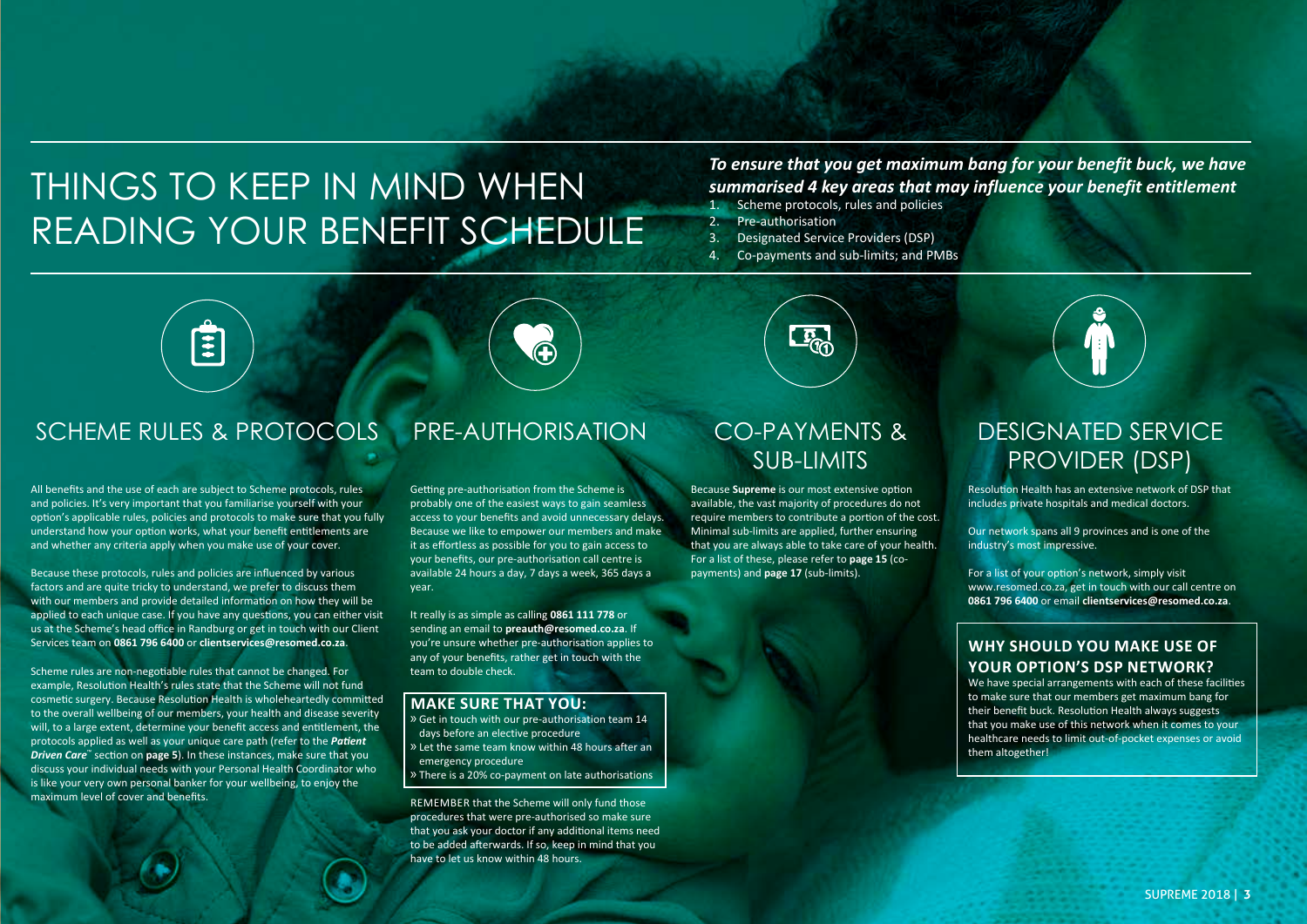### PRESCRIBED MINIMUM BENEFITS

### *WHAT ARE PRESCRIBED MINIMUM BENEFITS?*

 $1000000$ 

Prescribed Minimum Benefits, also known as PMBs, are a list of diseases or conditions that a medical scheme is required to fund. A detailed list can be found on the Council for Medical Schemes' website (www.medicalschemes.com).



### FUNDING OF YOUR PMB CONDITION

Your PMB cover will be funded from your option's existing benefits first. Thereafter, your condition will be funded by the Scheme's risk pool and we'll require the following for you to enjoy extended cover from your treating provider:

- » Confirmation of the clinical condition
- » Relevant ICD10 code
- » Supporting documentation
- » Motivation from your doctor
- » Applicable medical reports
- » Any additional information requested by the Scheme



### STRETCHING YOUR PMB COVER

The first thing you should do after being diagnosed is to get in touch with your Personal Health Coordinator to discuss your diseasespecific care path (refer to **page 5** for more information). You can also substantially stretch your PMB benefits by making use of a hospital, doctor, specialist or any other healthcare professional that the Scheme has an agreement with. However, in a life threatening situation, you may go to any hospital, doctor or specialist but, as soon as you are able to access one of our network providers, you must do so to continue enjoying full cover for your condition.

### GETTING THE MOST OUT OF YOUR PMB COVER

|            | DO                                                                                                                                      | OR YOU MAY                             |
|------------|-----------------------------------------------------------------------------------------------------------------------------------------|----------------------------------------|
| <b>ife</b> | Always make use of our extensive provider and hospital networks                                                                         | Have unforeseen out-of-pocket expenses |
|            | Ask whether your PMB cover is subject to a waiting period                                                                               | Not be covered for your PMB condition  |
|            | Understand the level of cover your option provides for your PMB condition                                                               | Not be covered at all                  |
| ê          | Understand the applicable Scheme rules, protocols and level of care that<br>applies to your option and how it covers your PMB condition | Misunderstand your level of cover      |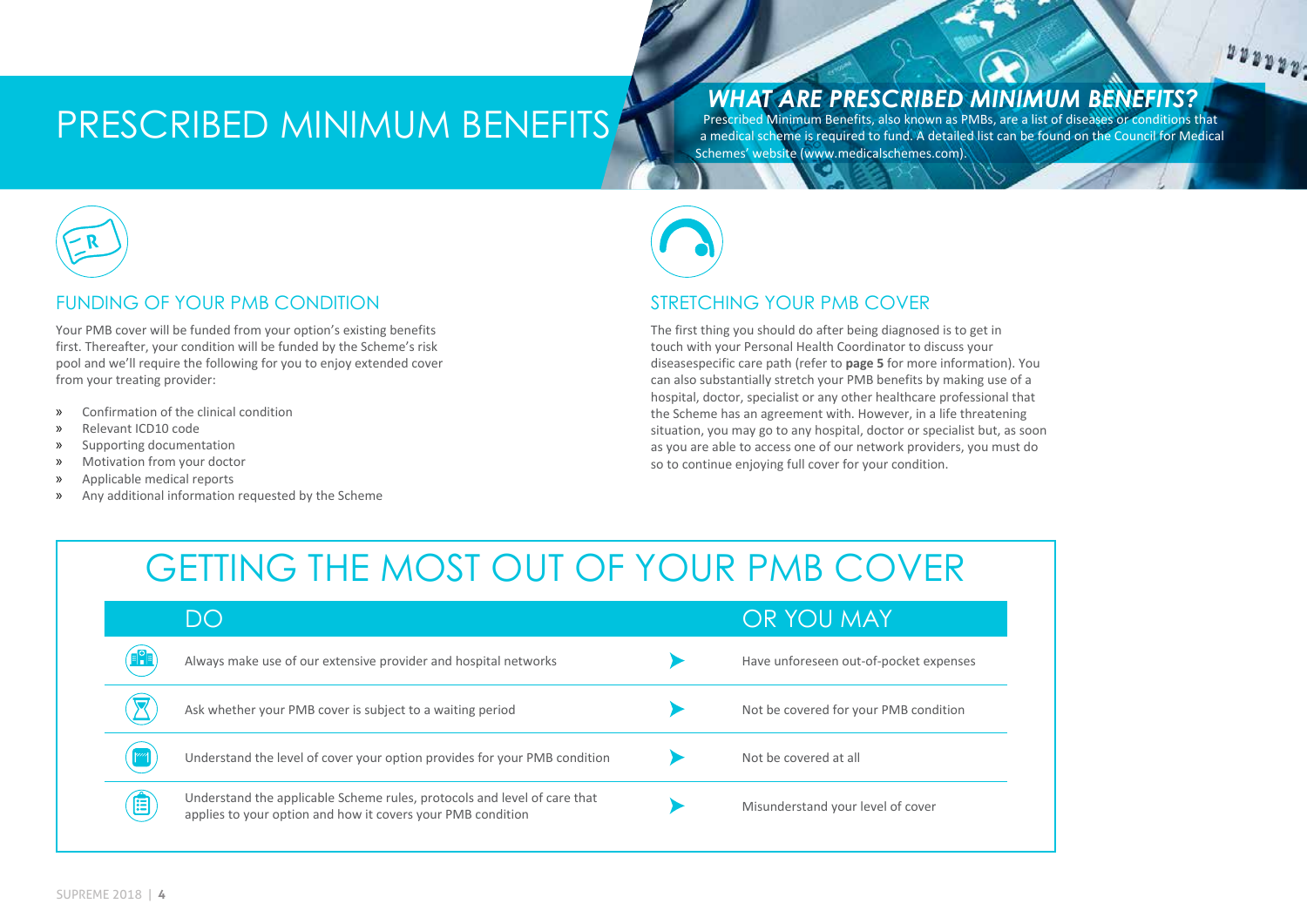### *Patient Driven Care*™

### A helping hand for our high-risk members

At Resolution Health, we're pretty much solely dedicated to helping our members stay as healthy as possible. So we developed the industry first *Patient Driven Care*™ (*PDC*™) programme, our unique way of offering additional support to those members who sometimes need a helping hand when it comes to taking care of their health.



### WHAT IS *PATIENT DRIVEN CARE*™?

*PDC*<sup>™</sup> is our unique way of helping our at-risk members to manage their health and benefits better so that they're always able to get the care they need when they need it most. These members will firstly be assigned a Personal Health Coordinator (PHC) who is like a personal banker for your wellbeing. Your PHC will help you along every step of the way, from developing a tailor-made care path based on your unique healthcare needs to giving you access to benefits that will help you stay as healthy as possible, for as long as possible.



### WHAT IS A HFAITH FVFNT?

Let's say you have high blood pressure or cholesterol. In this case, an example of a health event would be a heart attack. Similarly, various other chronic conditions can have extreme health events if left unmanaged and, in most cases, result in hospitalisation.



### WHO QUALIFIES FOR THE *PDC*™ PROGRAMME?

It's important to keep in mind that *PDC*™ is a health management programme and not a medical scheme benefit. We have a sophisticated process, based on our advanced managed care principles and protocols, that quickly identifies members who could benefit from the helping hand the programme offers. Once identified, we start helping you to use your specific option's benefits better.

 $\left(\textcolor{red}{\bullet}\right)$ 

In some cases, we'll even unlock extra benefits that assist you to stay as healthy as possible, for as long as possible.

#### **Resolution Health members who would ideally use the** *PDC***™ programme include:**

- » Chronic patients (depending on the severity of your condition)
- » Patients with an increased risk of having an adverse health event that may, for example, result in hospitalisation
- » Patients who have had severe in-hospital or other acute health events
- » Patients with rare diseases who need constant monitoring



### HOW TO REGISTER FOR THE PROGRAMME

**Registering for the** *PDC***™ programme takes place in two ways:**

- »Our progressive clinical systems continuously monitor our members' claims patterns to quickly identify high risk patients. Should you be flagged as high risk on our system, you will be contacted by our friendly *PDC*™ team who will discuss the programme with you and take you through the registration process.
- » If you are suffering from a severe chronic disease, you can apply for registration on the programme. The application process is quick and easy and you can either call or email us by using the details below.

For more info, get in touch with our efficient team on **0861 796 6400** or e-mail **pdc@resomed.co.za**.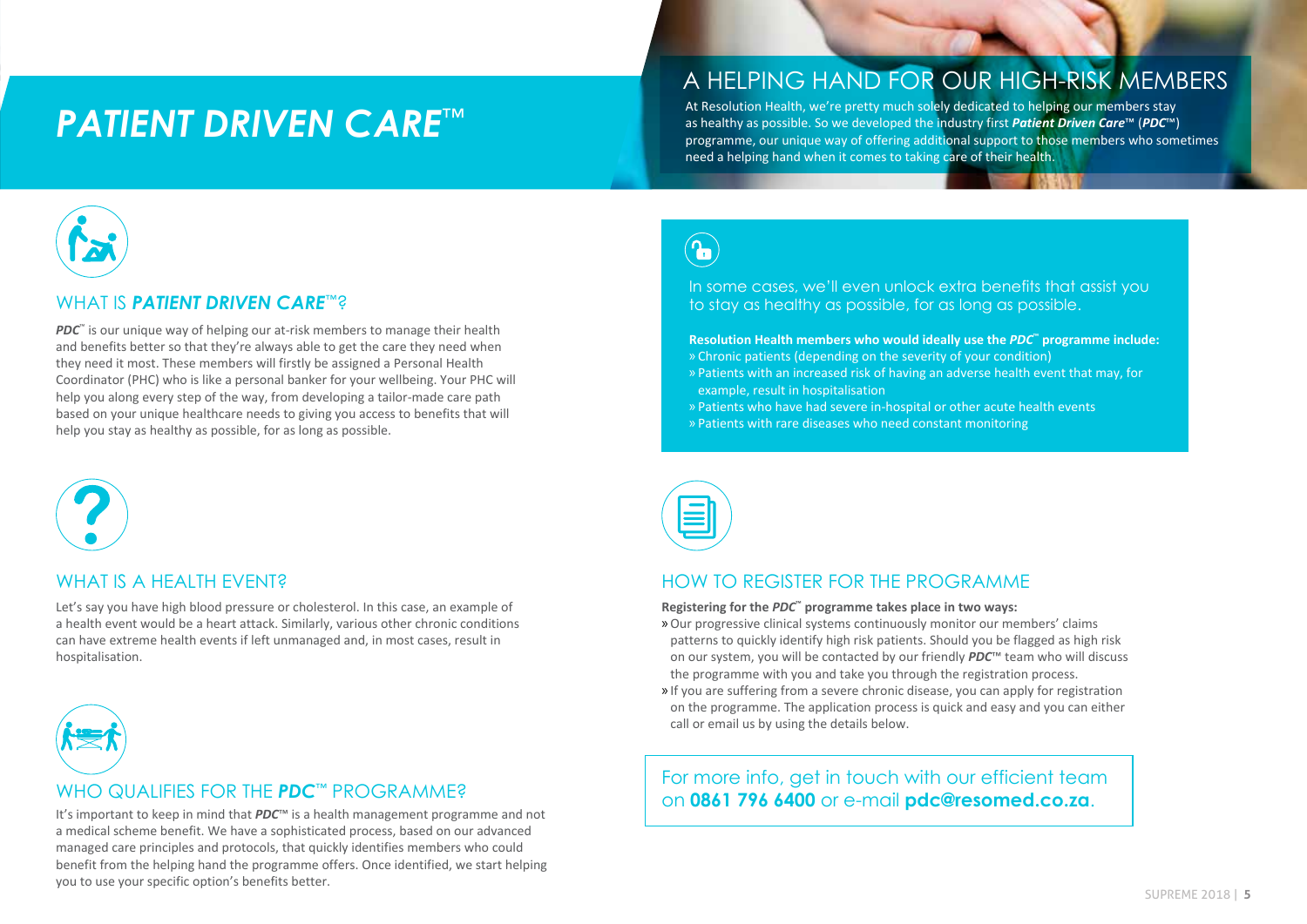### YOUR IN-HOSPITAL COVER



REMEMBER to always get pre-authorisation for these benefits and that Scheme protocols, rules and policies always apply.



**100%** As a **Supreme** member, you have **unlimited private hospital cover** that includes:

- » Surgical operations & procedures
- » Theatre fees
- » Labour & recovery wards
- » Ward accommodation
- » Intensive care & high care units
- » X-rays and pathology
- » Physiotherapy
- » Ultrasound scans (other than for pregnancy)
- » Blood transfusions

It's important to note that laparoscopic and similar endoscopic procedures require a separate authorisation. Also, remember to refer to **page 15** for applicable co-payments.



### IN-HOSPITAL PROVIDER'S FEES

As a Supreme member, you have an **unlimited in-hospital GP benefit** via our extensive network that covers both consultations and procedures. Should you require the expert skills of a **specialist,** you can rest assured that you are more than covered at up to **220%** of Scheme Rate.



To help you along the road of recovery, your **Supreme** option will not only pay for the **medicines dispensed and used in-hospital,** but it will also cover a **7-day supply** of medicines received when you are discharged from the hospital. Remember that you need to get authorisation from the Scheme for all chronic medications or prescriptions that are for longer than 7 days.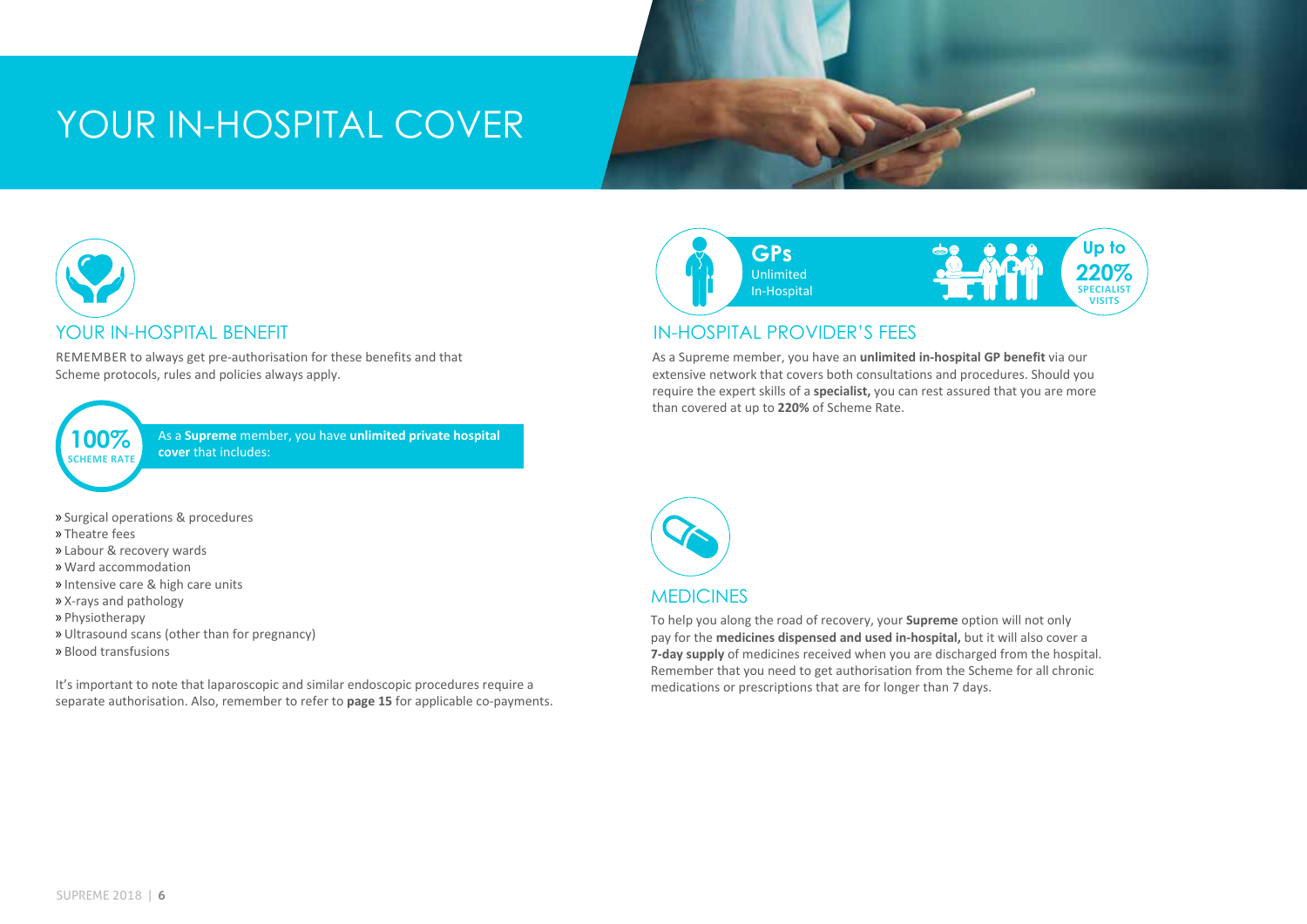### YOUR IN-HOSPITAL COVER



### MATERNITY CARE

Welcoming a little one to the family is one of the happiest times of your life. As a **Supreme** member, you can rest assured that mum, and baby's, every healthcare need is more than taken care of.

Share your happy news with us as soon as your pregnancy has been confirmed via a blood test and we'll register you on our Maternity Programme. Simply get in touch with our team on **0861 111 778** or email **maternity@resomed.co.za**.Your option includes 9 consultations at a specialist, midwife or GP of your choice as well as 2x 2D ultrasound scans throughout your pregnancy.

Because the **Supreme** option is all about choice, it allows you to decide whether you'd prefer a normal delivery or caesarean section. Emergency c-sections are, of course, also fully covered. Should your little one require neonatal intensive care, rest assured that your **Supreme** option has them covered.

#### **YOUR SUPREME OPTION EVEN HELPS YOU TO SHOP FOR BABY**

Pretty awesome right? As a **Supreme** member, your option includes a **R968** voucher that can be spent at any one of our DSP pharmacies. Think healthcare essentials, nappies, bottles, formula, you name it. Remember to touch base with your Maternity Personal Care Coordinator after the 32<sup>nd</sup> week of your pregnancy to activate the voucher and shop till you drop within 1-year of receiving it.

#### **ADDING BABY TO YOUR MEDICAL SCHEME COVER**

Please remember to add your new-born or adopted baby to your medical scheme cover within 30 days of birth or adoption to ensure that their health is as well taken care of as yours. Simply complete the Registration of Additional Dependants form (available on **www.resomed.co.za**) and email a signed copy to **amend@resomed.co.za** or fax to **086 513 1438** along with a copy of the birth certificate or registration. The monthly child dependant premium will automatically be added to your next payment, no stress, no fuss.



### OTHER IN-HOSPITAL BENEFITS

- »**Organ transplants:** Unlimited cover for PMB conditions with the benefit including the harvesting and transport of the organ as well as the transplant itself
- » **Cochlear implants and all associated costs: R131 935** per family per annum (once per lifetime per beneficiary)
- » **Internal prostheses: R62 825** per family per annum (remember to check the sub-limits on **page 17**)
- » **Psychiatric disorders:** Unlimited cover for PMB conditions and **R31 610** per family per annum for non-PMB conditions



When it comes to non-emergencies, it's important to obtain preauthorisation from us 14 days prior to your in-hospital procedure. This gives us, and you, enough time to request and submit any additional information that we may need.

Please ensure that you include the relevant documentation when you submit your pre-authorisation request. We've included a handy pre-authorisation check list on **page 16** to make the process as easy and stress free as possible!

In emergency situations, it's not always possible to obtain preauthorisation first so, in these instances, we need you to get in touch with us within 48 hours or on the first working day after your admission. REMEMBER There is a 20% co-payment on all late authorisations.

For all your pre-authorisation needs, simply dial **0861 111 778** or send an email to **preauth@resomed.co.za**. To ensure that you are always able to take care of your health, our call centre team is available 24 hours a day, 7 days a week, 365 days a year.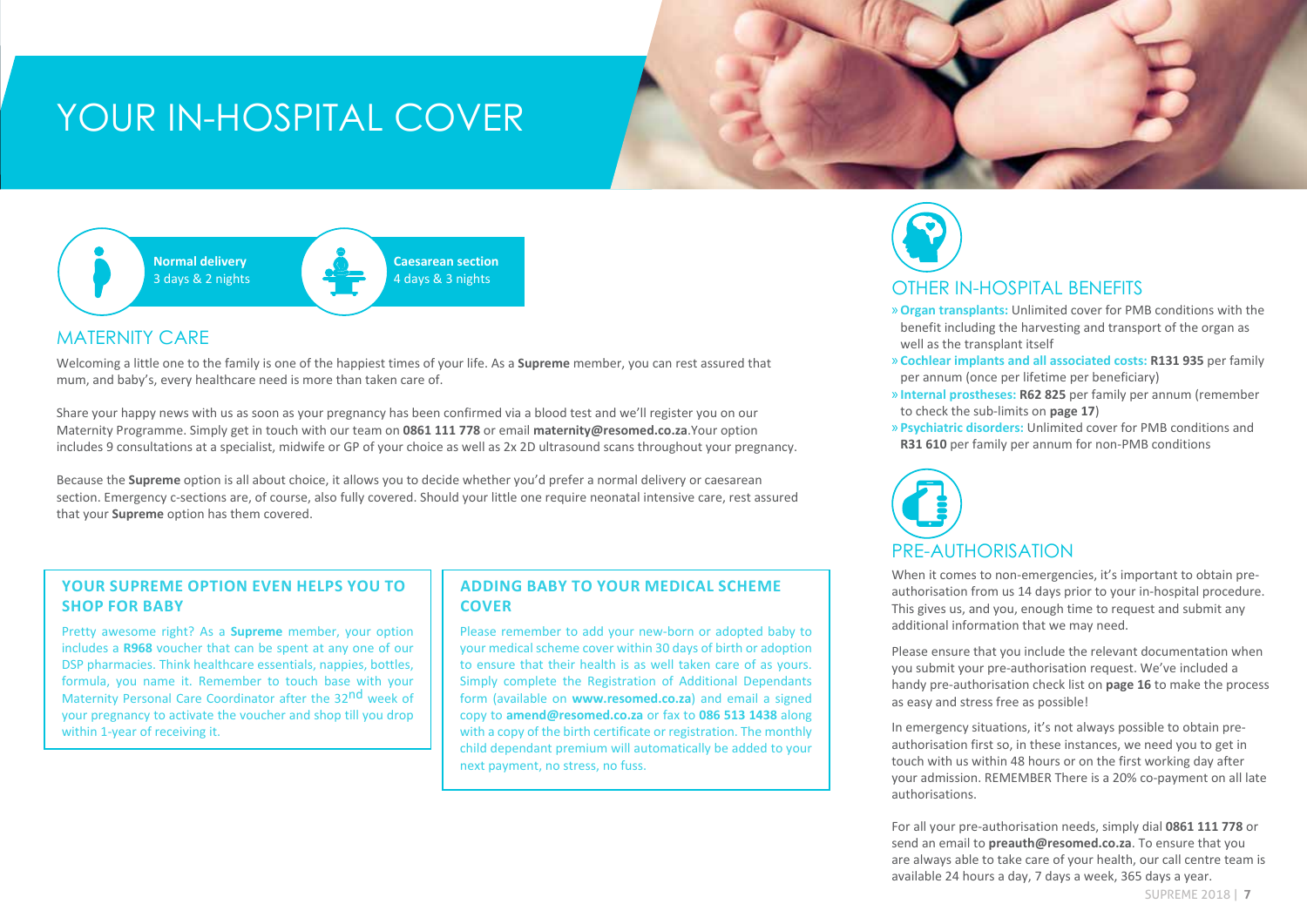### ADDITIONAL COVER

Before accessing any of the benefits included on this page, get in touch with our superefficient pre-authorisation department on **0861 111 778** or **preauth@resomed.co.za**. Also keep in mind that Scheme rules and protocols always apply.

### Unlimited oncology benefit

As a **Supreme** member, you have an **unlimited (subject to ICON protocols and option specific medicine formularies) oncology benefit** which includes anything from oncologists and chemotherapy to radiotherapy and cancer related blood tests via our extensive designated provider network. Your cover also includes **enhanced ICON protocols** and a generous **21 day hospice benefit,** meaning that your health is more than taken care of. Your investigative workups will form part of your outof-hospital benefits and, thereafter, will be covered as a PMB condition. Generic Reference Pricing (GRP) is applied to oncology-related medicines.



### HIV CARE

#### Resolution Health has an **advanced HIV**

**Management Programme** available to all members who are HIV positive which includes **in-hospital care** via our extensive hospital network. The programme includes consultations, blood tests, counselling and medication if you are HIV positive. To register, simply call **0861 111 778**, send an email to **care@resomed.co.za** or fax us on **086 556 3855**. If you are HIV positive, it's very important that you register for the programme to ensure that you gain access to the **maximum amount of benefits.**

Because we like to make your healthcare access **as easy and stress free as possible,** our HIV Management Programme includes a unique **Please Call Me service** which is available 24 hours a day, 7 days a week, 365 day a year. Simply send a **Please Call Me** to **082 584 0588** and we'll phone you right back. Taking care of your health has really never been this easy!



### EXTERNAL MEDICAL APPLIANCES

The **Supreme** option provides comprehensive cover for external medical appliances and your family will have access to a **R15 805 annual benefit.** Remember to check for any applicable sub-limits on **page 17**.

### EMERGENCY SITUATIONS

Your **Supreme** option includes an emergency evacuation and ambulance service that is provided by Netcare 911. Make sure that you save their number, **0861 112 162** for quick and easy access when you need it. The service is available **anywhere in South Africa with 24/7/365 access** to emergency medical assistance.

#### **Your medical evacuation benefit includes:**

- » Emergency telephonic medical advice
- » Dispatch of ambulances and flights
- » Arrangements for compassionate visits by a family member
- » Arrangements for the escorted return of minors after an accident
- » Repatriation to appropriate facility in your area of residence after an accident
- » Referrals to doctors and other medical facilities
- » The relaying of information to a family member or acquaintance
- » Telephonic trauma counselling

### CASUALTY BENEFIT



You also have access to a **R1 680 casualty benefit** per family per annum for the odd mishap that can be used for both clinician and facility fees.

Remember to get in touch with our pre-authorisation team **within 48 hours of your visit** and refer to our handy check list on **page 16** to ensure a quick and easy process.



### SPECIALISED RADIOLOGY

Your radiology benefit includes CT, MRI, PET and Nuclear Medicine scans with a **R19 787 benefit per family per annum**. You will need to get pre-authorisation from us before making use of this benefit. Keep in mind that a **R1 996 co-payments** per incident applies.



### OTHER CARE

- » **Home nursing:** 12 days per family per annum
- » **Rehab and sub-acute facility:** 21 days per family per annum which includes accommodation and visits by a medical practitioner or as authorised (condition specific and protocol driven)
- » **Video EEG (epilepsy surgery): R16 804** per family per annum
- » **Dialysis:** Unlimited via extensive preferred provider network (subject to Scheme protocols and preauthorisation is required)
- » **Trauma counselling:** 3 psychologist visits per beneficiary @ **R693** per visit
- »**Oxygen: R15 805** per annum
- » **Sleep apnoea: R15 805** per annum for infant < 1 (as per protocol)



### INTERNATIONAL TRAVEL COVER

Because Resolution Health is truly committed to your overall wellbeing, you can rest assured that **we have you covered not only in South Africa, but beyond its borders as well** via a comprehensive International Travel Cover benefit. Your cover will not only take care of **medical emergencies and related expenses,** but also offers a variety of **personal assistance services.** 

To activate your benefit, simply get in touch with our friendly Client Services team on **0861 796 6400** or **clientservices@resomed.co.za** before you'll be travelling abroad and they'll provide you with all the relevant forms, documents and information.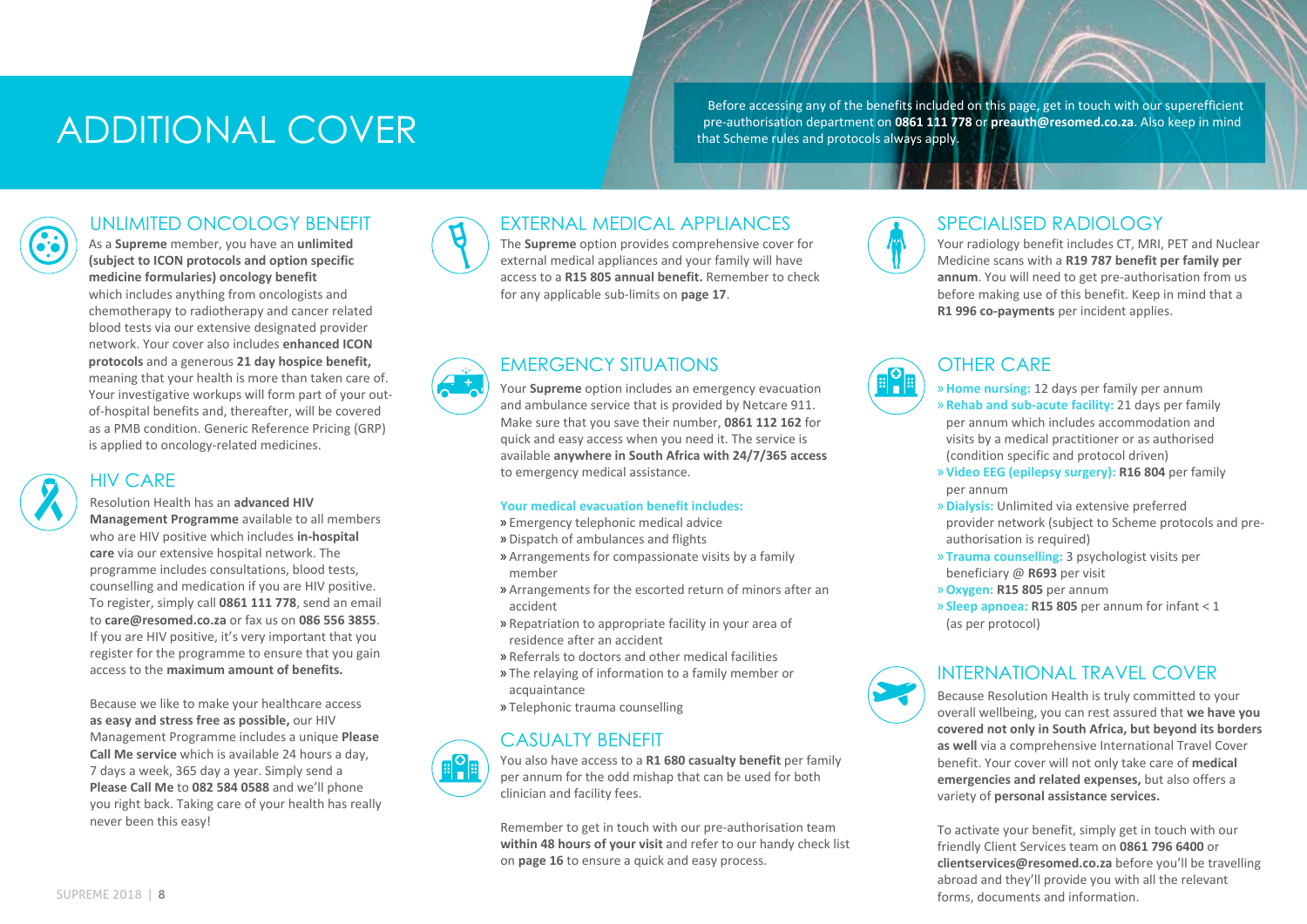### GETTING THE MOST OUT OF YOUR IN-HOSPITAL COVER

|   | DO                                                                                                                                                                                                      | OR YOU MAY                                                                                                                                    |
|---|---------------------------------------------------------------------------------------------------------------------------------------------------------------------------------------------------------|-----------------------------------------------------------------------------------------------------------------------------------------------|
|   | Give us a 14 day head's up prior to your elective in-hospital procedure                                                                                                                                 | Have to postpone your procedure if we have any queries or received<br>incomplete information                                                  |
|   | Ask your doctor to give you the relevant ICD10 or tariff codes and ensure<br>that all treatments are included and authorised by the Scheme                                                              | Have unpaid bills later on as the Scheme will only pay for those ICD10<br>codes and treatments that were authorised                           |
| 囯 | Ask about the applicable Scheme rules, protocols and policies that may<br>apply to your benefits                                                                                                        | Misunderstand your level of cover                                                                                                             |
|   | Make use of our DSP hospitals and providers as far as possible to enjoy<br>the maximum cover (available on www.resomed.co.za or from our Client<br>Services team)                                       | Only be covered at 100% of Scheme Rate or face out-of-pocket expenses                                                                         |
|   | Ask for generic medicine options as far as possible                                                                                                                                                     | Be required to pay a portion of your medicine bill                                                                                            |
|   | Check the co-payment and sub-limit list on pages 15 & 17                                                                                                                                                | Not be aware of applicable out-of-pocket expenses or benefit limits                                                                           |
|   | Register for Resolution Health's maternity or HIV programmes (if relevant)                                                                                                                              | Not gain access to the maximum amount of benefits available for your<br>condition or have to receive treatment at a provincial facility (HIV) |
|   | Register you new-born baby or adopted dependant within 30 days of birth<br>or adoption                                                                                                                  | Find that their benefits are only made available from the date of<br>registration and not retrospectively from the date of birth or adoption  |
|   | Take good care of your external medical appliances                                                                                                                                                      | Be left without cover in the 3-year benefit cycle                                                                                             |
|   | Remember that it is your responsibility to take good care of your external<br>appliances and to consider getting additional, private insurance to cover<br>any maintenance, spares or accessories costs | Be out of pocket when expensive repairs or replacements are required as<br>these costs are excluded from this benefit category                |
|   | Make use of our leading ICON network for your oncology needs                                                                                                                                            | Be required to pay a co-payment towards your treatment                                                                                        |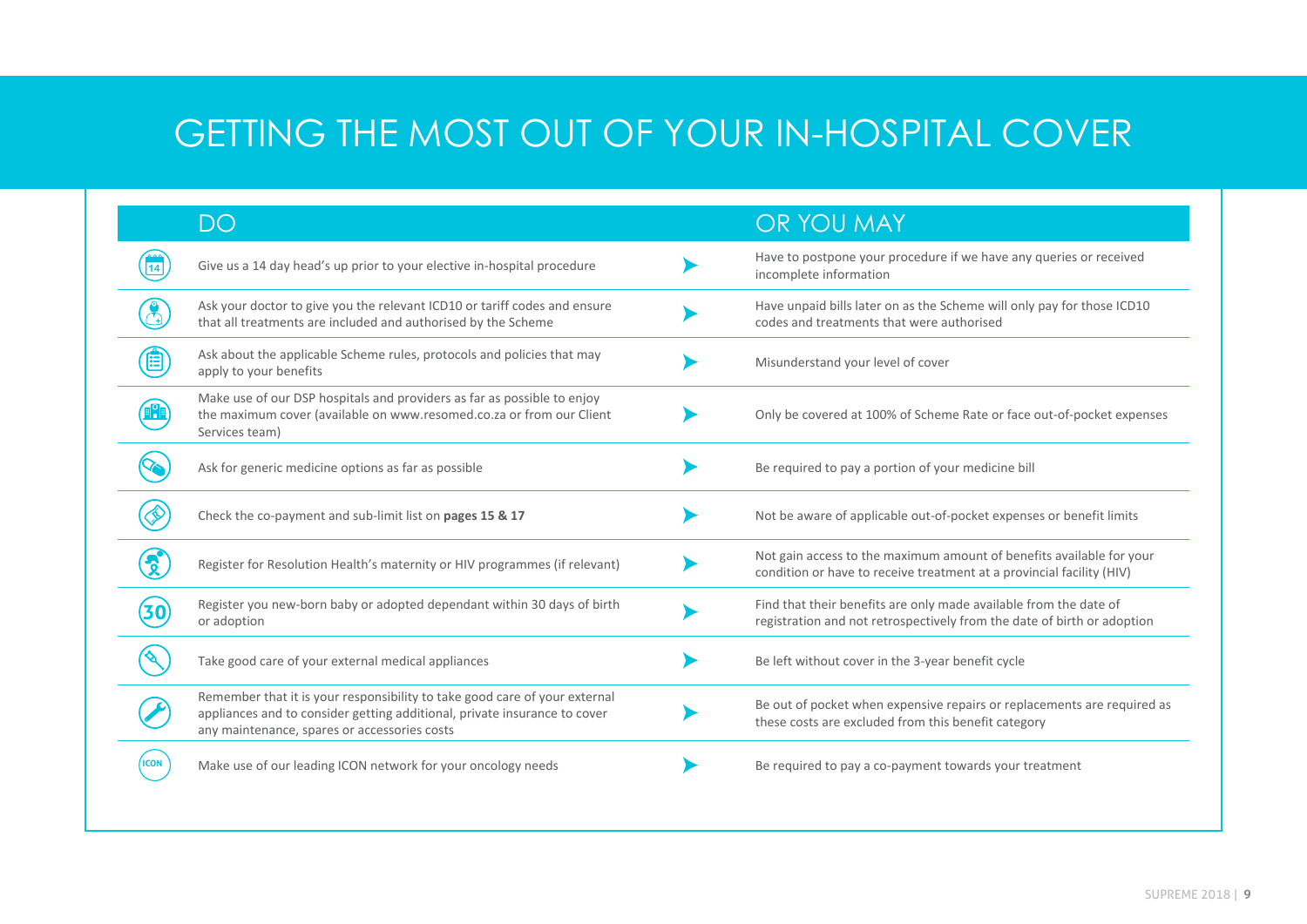### CHRONIC MEDICATION

As a **Supreme** member, your chronic condition is more than covered with an extensive **R5 790** medication benefit that includes 53 chronic conditions. If your condition is one of the CDLs listed on the left of this page, you will enjoy extended unlimited cover for your chronic medication needs. It's important that you register your chronic condition with the Scheme so ask either your doctor or pharmacy to touch base with our pre-authorisation call centre on **0861 111 778** or email **preauth@resomed.co.za**. Give them a heads' up that we'll need the relevant ICD10 codes and test results.



**CHRONIC CONDITIONS COVERED** 



MEDICATION<br>BENEFIT

**R**

值

### GETTING THE MOST OUT OF YOUR CHRONIC MEDICATION BENEFITS

### CHRONIC DISEASE LIST

- 1. Addison's Disease
- 2. Asthma
- 3. Bipolar Affective Mood
- 4. Disorder Bronchiectasis
- 5. Cardiac Dysrhythmia (Arrhythmia)
- 6. Cardiac Failure
- 7. Cardiomyopathy
- 8. Chronic Obstructive Pulmonary Disease (COPD)
- 9. Chronic Renal Disease
- 10. Crohn's Disease
- 11. Diabetes Insipidus
- 12. Diabetes Mellitus Type 1 & 2
- 13. Epilepsy
- 14. Glaucoma
- 15. Haemophilia
- 16. Hyperlipidaemia
- 17. Hypertension
- 18. Hypothyroidism
- 19. Ischaemic Heart Disease (Coronary Artery Disease)
- 20. Multiple Sclerosis
- 21. Parkinson's Disease
- 22. Rheumatoid Arthritis
- 23. Schizophrenia
- 24. Systemic Lupus Erythematosis
- 25. Ulcerative Colitis

### (CDL) ADDITIONAL CHRONIC **CONDITIONS**

- 1. ADHD
- 2. Allergic Rhinitis
- 3. Angina Pectoris
- 4. Ankylosing Spondylitis
- 5. Arthritis
- 6. Benign Prostatic Hypertrophy
- 7. Cerebrovascular Accident (Stroke)
- 8. Cushing's Syndrome
- 9. Delusional Disorder
- 10. Eczema

13. HIV

- 11. Gastro-Oesophageal Reflux Disease (GORD) 12. Gout
- 
- 
- 14. Hormone Replacement Therapy (HRT)
- 15. Hyperthyroidism
- 16. Idiopathic Thrombocytopenic Purpura
- 17. Interstitial Fibrosis of the Lung
- 18. Major Depression
- 19. Meniere's Syndrome
- 20. Motor Neuron Disease
- 21. Myasthenia Gravis
- 22. Osteoporosis
- 23. Paget's Disease
- 24. Peripheral Vascular Disease
- 25. Pituitary Adenoma 26. Psoriasis
- 27. Scleroderma
- 
- 28. Urinary Incontinence

#### DO **OR YOU MAY** Get your medication from one of our DSP pharmacies who charge special rates (available on Deplete your chronic medication benefit **www.resomed.co.za** or from our Client Services before the end of the year team) Enquire about your specific condition's chronic Be required to contribute towards your basket (available on **www.resomed.co.za** or from ▶ medication cost our Pharmacy Benefit Management team) Opt for generic versions of your medication as far Deplete your chronic medication benefit as possible to stretch every benefit Rand before the end of the year Double check that your doctor or pharmacy has registered your chronic condition with the Face out-of-pocket expenses Scheme

Ensure that your treating doctor includes the Have your medication declined as they do (図) ICD10 code on your prescription not correlate with your diagnosis Ensure that you ask about and understand the Reference Pricing and Generic Reference Pricing Have unforeseen out-of-pocket expenses(GRP) that may be applied to the medicine product on your prescription

supreme 2018 | **10**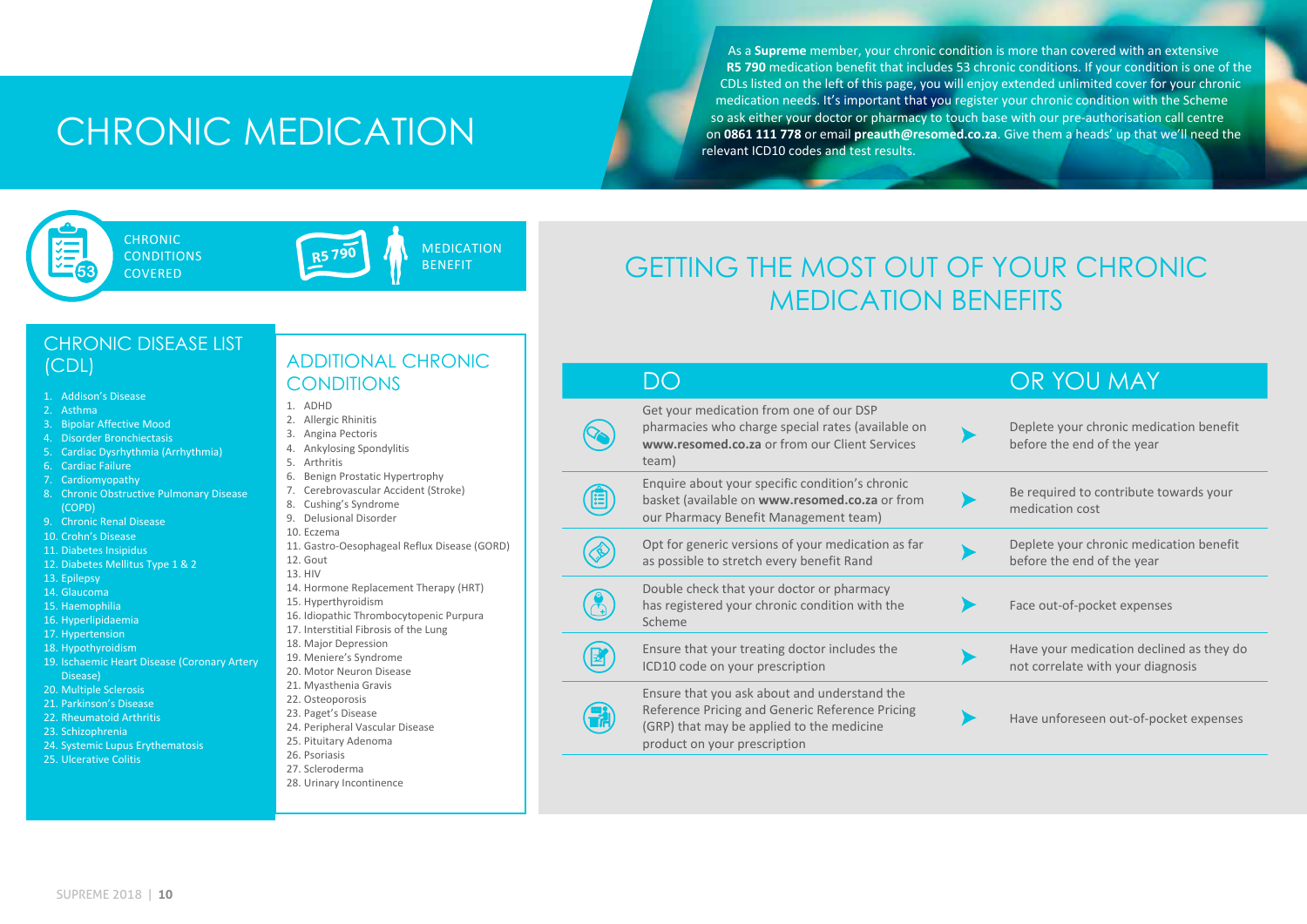### DAY-TO-DAY BENEFITS

As a **Supreme** member, your day-to-day benefits are extensive. As a principal member only, you have access to an annual benefit of **R14 936**. If you have an adult dependant on your medical scheme cover, an additional **R11 202** is allocated and **R1 562** per child dependant (up to 3 children).



You have **unlimited access to General Practitioners.** Remember that, if your diagnosis is related to a condition included on the Chronic Disease List (CDL) on **page 10**, this visit will be covered separately from your day-to-day benefit. In these instances, remember that disease management protocols apply and that you need to obtain pre-authorisation from the Scheme prior to your visit.



### SPECIALIST VISITS

This benefit includes both consultations and in-room procedures, both of which are covered up to **220%** of Scheme Rate:

- **M:** 4 Specialist visits per annum
- **M+1:** 5 Specialist visits per annum
- **M+2+:** 6 Specialist visits per annum

Because we are fully committed to the health of our members, we will **unlock additional benefits for your specialist care** requirements if your visit is related to a PMB condition. In these instances, always phone us for pre-authorisation first to make sure that you're covered. In-room procedures are also subject to pre-authorisation so make sure you touch base with our friendly consultants on **0861 111 778** or **preauth@resomed.co.za**.



### **OPTOMETRY**

Your optometry benefit will ensure optimum vision at all times for the whole family.

#### **Your optical benefits include:**

- » 1 **Consultation or examination** per beneficiary
- » **R2 220** benefit for **1 pair of single vision spectacles** per beneficiary (including a frame and consultation)

or

» **R2 678** benefit for **1 pair of flat top bifocal spectacles** per beneficiary (including a frame and consultation)

or

» **R3 358** benefit for **1 pair of multifocal spectacles** per beneficiary (including a frame and consultation)

or

» **R2 501** benefit for **contact lenses** per beneficiary

### REMEMBER

Your optical benefits are available in a 24-month benefit cycle and to make use of our designated provider network to get the most out of your cover.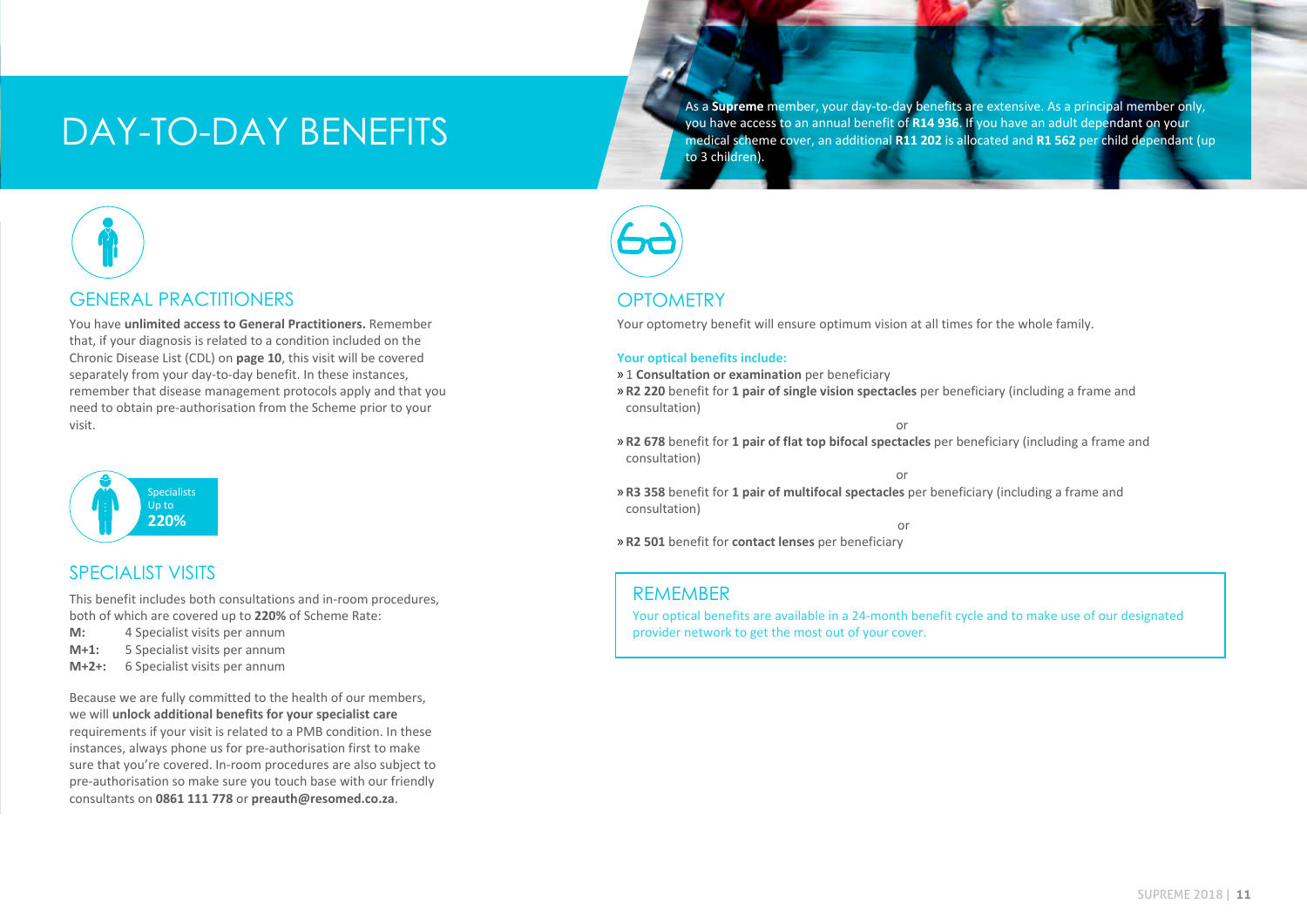### dental DAY-TO-DAY BENEFITS

As a **Supreme** member, your day-to-day benefits are extensive. As a principal member only, you have access to an annual benefit of **R14 936**. If you have an adult dependant on your medical scheme cover, an additional **R11 202** is allocated and **R1 562** per child dependant (up to 3 children).

### CONSERVATIVE DENTISTRY

Taking care of your pearly whites has never been easier than with the **Supreme** option. Your benefits include:

- » 2 Annual check-ups per beneficiary per annum
- » 2 Emergency consultations per beneficiary per annum
- » Comprehensive cover for fillings
- » 8 Intra-oral x-rays per beneficiary per annum
- » 1 Extra-oral x-ray per beneficiary per annum
- » 2 Annual scale and polish treatments per beneficiary per annum
- » 1 Fissure sealant per molar tooth (3-year cycle and limited to individuals younger than 16)
- » Extractions
- » Root canal therapy
- » 1 Set of acrylic dentures (partial or full, per jaw) per beneficiary (4-year cycle, pre-authorisation required and Scheme protocols apply)

### ADVANCED DENTISTRY

For the troublesome pearly whites, your **Supreme** option has you more than covered with a per family sub-limit of **R14 091** (subject to your annual day-to-day benefit, pre-authorisation required and Scheme protocols apply). Your advanced dentistry benefit includes:

- » Crowns
- » Bridges
- » Implants
- » Partial metal dentures
- » Pediodontics
- »Orthodontics (up to 38 years of age excludes
- orthognathic surgery and must be pre-authorised)
- » Remember that pre-authorisation is required and that Scheme protocols apply.

### SURGERY AND DENTAL HOSPITALISATION

Your **Supreme** option includes a generous benefit for the **removal of impacted wisdom teeth** in adults. Hospitalisation for children younger than 5 years may also be granted for extensive dental treatment and, in these instances, each case will be reviewed after all relevant clinical information, x-rays and motivations have been received.

Remember to get in touch with our pre-authorisation team **14 days before your procedure** and that a co-payment of **R2 643**  applies. Go to **page 16** for our **pre-authorisation check list** and make sure that you tick all the boxes when submitting your request.

### DENTAL ANAESTHETICS IN ROOMS

Your **Supreme** option covers dental anaesthetics in rooms at **100%** of Scheme Rate. Important to remember is that preauthorisation is required for conscious (intravenous) sedation during in-room surgical procedures (Scheme protocols apply). However, should the anaesthetic be for anxiety control only, it won't be covered.

### ANXIOUS ABOUT YOUR VISIT TO THE DENTIST?

Going to the dentist may induce a mild panic attack for some of our members. Luckily, the **Supreme** option's **dental benefits include sedation methods** like laughing gas or sedative medications. You won't need to obtain preauthorisation for this benefit.

### **FILLINGS**

This benefit includes **one composite (white) filling per tooth** in a 1-year benefit cycle. In the unlikely event that you, or one of your dependants, need more than 5 fillings, we may require a copy of the treatment plan.

### HOW TO GET THE MOST OUT OF YOUR DAY-TO-DAY RENEFITS

|   | D()                                                                               | OR YOU MAY                                                                                 |
|---|-----------------------------------------------------------------------------------|--------------------------------------------------------------------------------------------|
|   | Visit our DSP as far as possible for your day-<br>to-day needs                    | Run out of benefits before the end of the<br>year or face potential out-of-pocket expenses |
| 囯 | Make sure that you are fully aware of the<br>Scheme protocols, rules and policies | Be required to make a personal contribution                                                |
|   | Obtain pre-authorisation as indicated                                             | Be required to make a personal contribution                                                |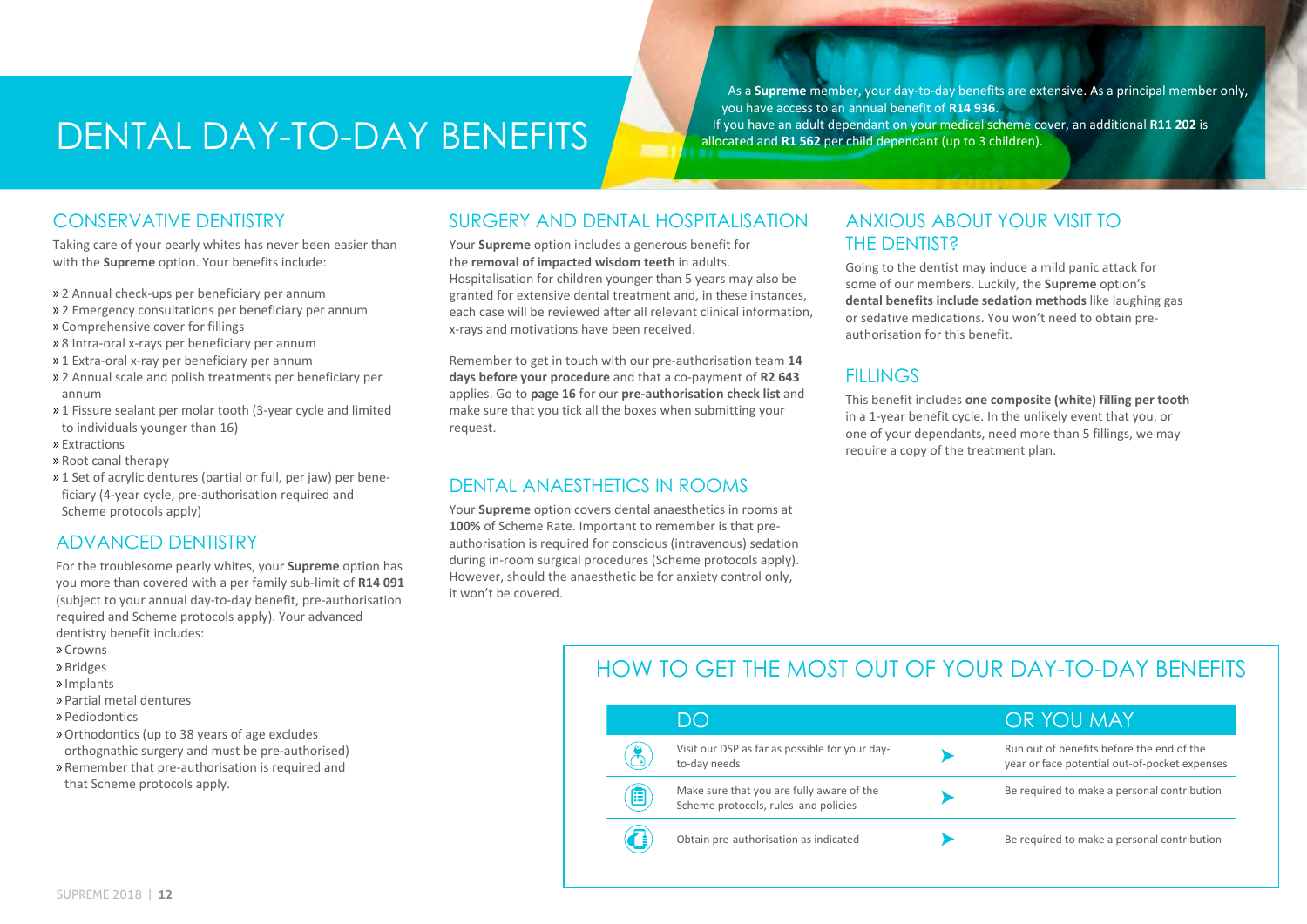### additional out-of-hospital **BENEFITS**

As a **Supreme** member, your additional out-of-hospital benefit includes an annual amount of:

**M: R7 832 M+1: R13 786 M+2+: R14 972**

This amount can be spent on any of the healthcare services detailed on this page, keeping in mind that the amounts stipulated per benefit category below are subject to your overall annual benefit.



### ALTERNATIVE HEALTHCARE SERVICES

This benefit includes a variety of healthcare services such as Biokineticists, Chiropodists, Chiropractors, Dieticians, Homeopaths, Naturopaths, Occupational therapists, Osteopaths, Podiatrists, Social workers and Acupuncture. This benefit category is limited to:

**M: R3 358 M+1: R4 979 M+2+: R6 587**



### RADIOLOGY & PATHOLOGY

Note that this benefit excludes specialised radiology which forms part of your in-hospital benefit cluster.

As a **Supreme** member, your radiology and pathology needs are more than covered with the following limits applied:

**M: R3 358 M+1: R4 122 M+2+: R4 979**



### PSYCHOLOGY & PSYCHIATRIC TREATMENT

This benefit is over and above your in-hospital cover for psychiatric disorders and you can spend up to **R1 680** of your annual benefit per family on this healthcare need.



### SPEECH THERAPY & AUDIOLOGY

The **Supreme** option covers speech therapy & audiology and you can spend up to **R1 680** of your annual cover per family on this benefit cluster.



### PHYSIOTHERAPY

Your **Supreme** option provides a generous physiotherapy benefit and you can spend up to **R1 469** of your annual additional out-of-hospital benefit on your family's physiotherapy needs.



Your acute medication benefit is generous to say

the least and all **Supreme** members are assured complete peace of healthcare mind. Remember that the following limits apply:

**M: R7 867 M+1: R13 786 M+2+: R14 972**

When it comes to Schedule 0-2 medication, keep in mind that the following sub-limits apply:

| M:     | R <sub>2</sub> 372 |
|--------|--------------------|
| $M+1:$ | R4 086             |
| M+2+:  | R4 462             |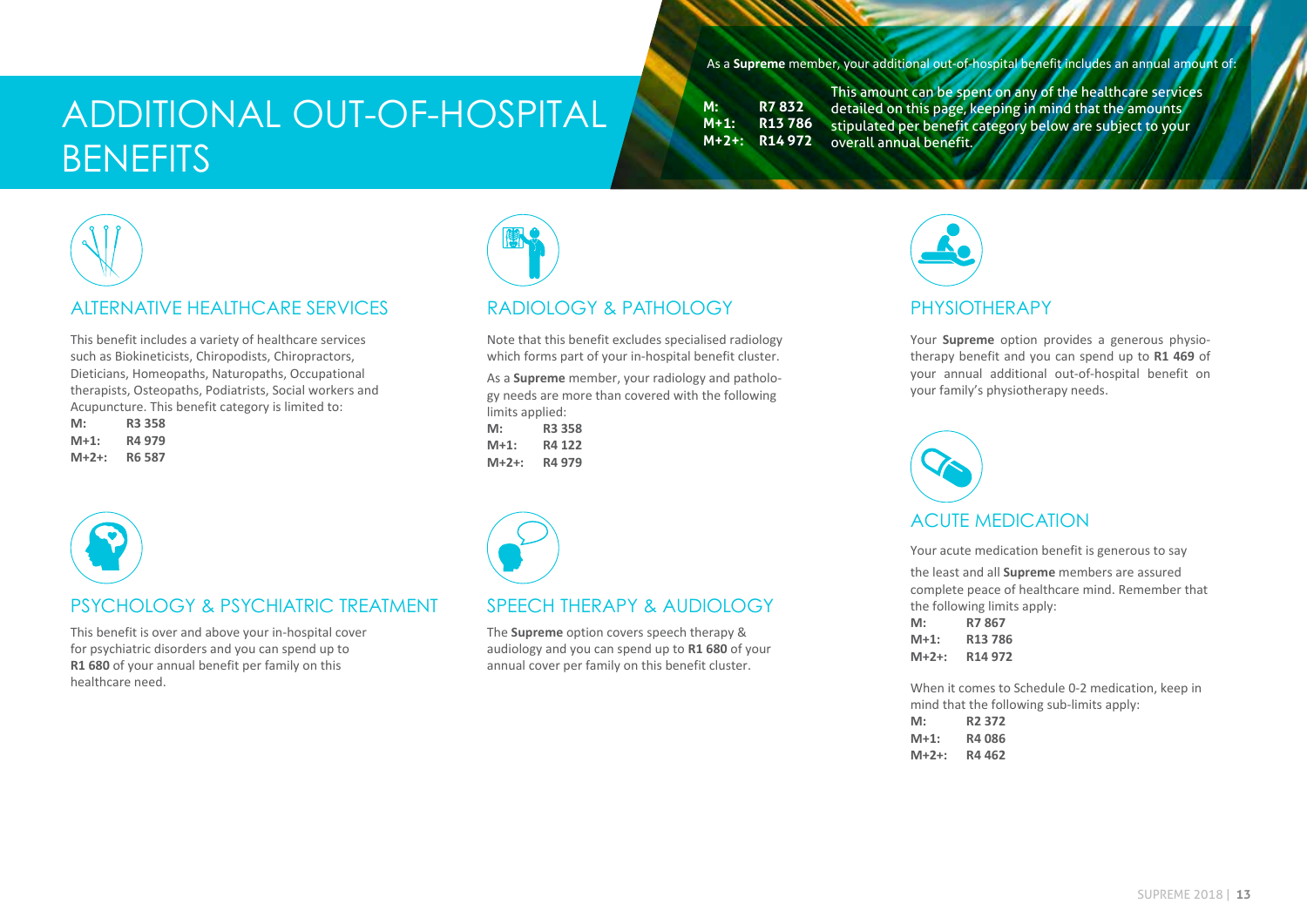### PREVENTATIVE CARE BENEFITS

Resolution Health firmly believes that prevention is better than cure. That is why we have included comprehensive preventative care benefits on the **Supreme** option to help you stay as healthy as possible, for as long as possible.

Your family can look forward to a **preventative care benefit of R3 957** per annum that can be used for any of the below screening tests at a pharmacy or clinic.

- » Blood pressure\*
- » Blood sugar\*
- » Cholesterol\*
- » Body Mass Index\*

Your preventative care benefit doesn't stop there.

#### **The Supreme option also includes:**

- » **1 HIV** test per beneficiary per annum
- » **1 Screening mammogram examinatio**n per female beneficiary per annum (over the age of 35 years)
- » **1 Pap smear** per beneficiary per annum
- » **1 PSA** test per beneficiary per annum (over the age of 45 years)
- » **1 Flu vaccination** per beneficiary per annum
- » **Childhood immunisations** as recommended by the Department of Health up to 18 months (refer to **page 17** for a detailed overview of immunisations included)
- 
- » **1 Course cervical cancer prevention (HPV) vaccine per female** beneficiary per lifetime (9 46 years)
- » Unlimited access to s**pecialised nurse helpline**
- » **R1 584 oral contraception** benefit per female beneficiary per annum (**R132** per month)

\* **R124** per beneficiary over the age of 18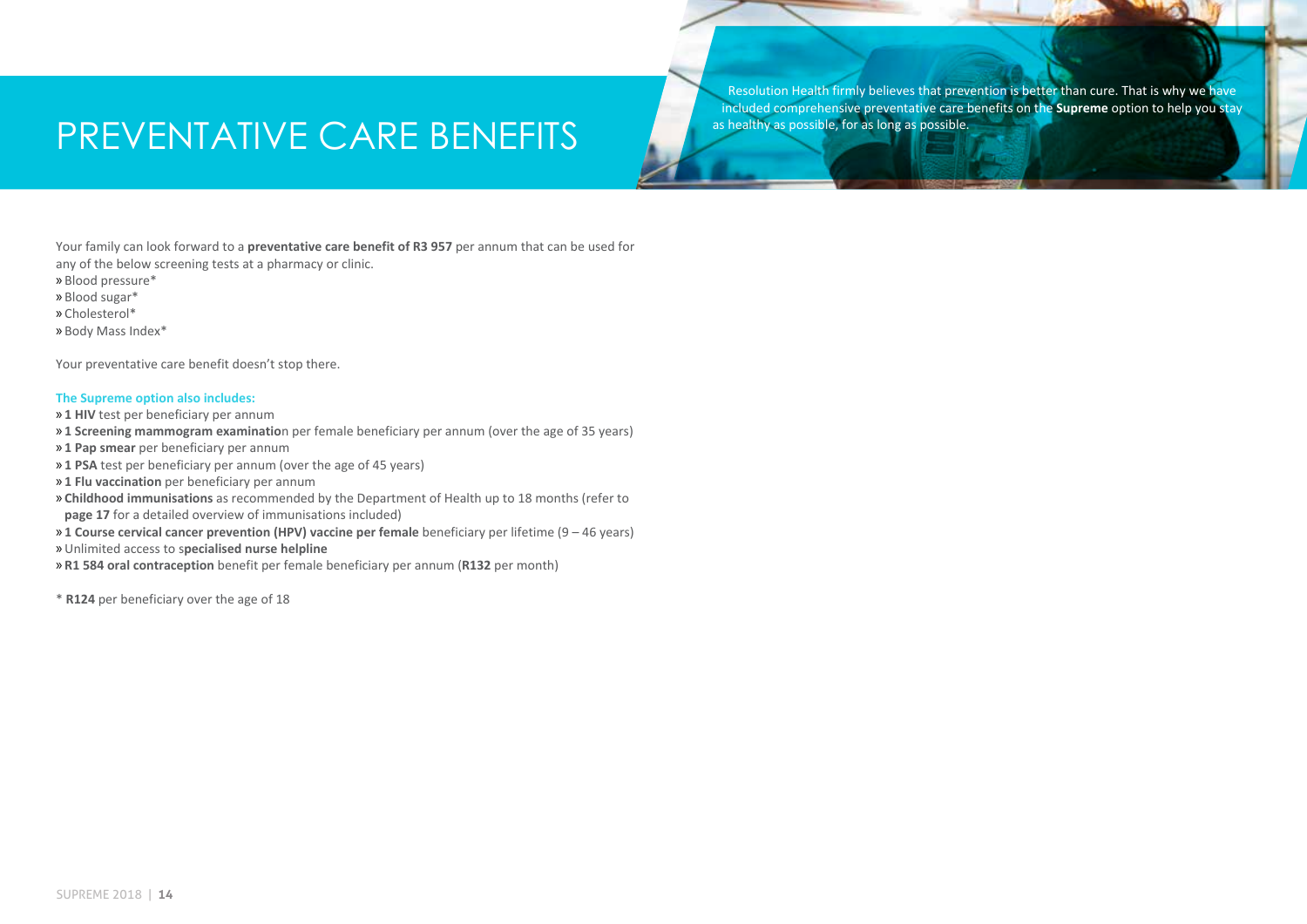### YOUR MONTHLY CONTRIBUTIONS

| MEMBER.      | <b>ADULT DEPENDANT</b> | CHILD DEPENDANT    |
|--------------|------------------------|--------------------|
| <b>R5065</b> | <b>R4820</b>           | R <sub>1</sub> 255 |

#### **\*Student Dependant Definition:**

### LATE PAYMENTS

### ENSURING NO Hiccups

|                                                                                                                                                                                                                                                      | *CHILD DEPENDANT DEFINITION:<br>A dependant below the age of 21 is considered a Child Dependant. The definition of a child dependant excludes spouses and life partners.                                                                                                                                 |  |                                                                               | Tympanopiasty, Tonsillectomy and adenoidectomy                                                                                                                                                                                                                                                                                        |                    |
|------------------------------------------------------------------------------------------------------------------------------------------------------------------------------------------------------------------------------------------------------|----------------------------------------------------------------------------------------------------------------------------------------------------------------------------------------------------------------------------------------------------------------------------------------------------------|--|-------------------------------------------------------------------------------|---------------------------------------------------------------------------------------------------------------------------------------------------------------------------------------------------------------------------------------------------------------------------------------------------------------------------------------|--------------------|
| *STUDENT DEPENDANT DEFINITION:<br>A dependant who is aged between 21-25 who is studying at an accredited tertiary institution is considered a Student Dependant. To qualify for the child rate, proof of student<br>status must be supplied annually |                                                                                                                                                                                                                                                                                                          |  | Dental admissions                                                             | R <sub>2</sub> 642                                                                                                                                                                                                                                                                                                                    |                    |
|                                                                                                                                                                                                                                                      | Your monthly contributions are paid in advance and due on the 5 <sup>th</sup> of every month. If we haven't received your<br>contributions by this date, we'll send you a reminder via your preferred method of communication. Also, please let                                                          |  |                                                                               | Hysteroscopy                                                                                                                                                                                                                                                                                                                          | R <sub>2</sub> 971 |
|                                                                                                                                                                                                                                                      | us know if you have made a late payment by either getting in touch with our Call Centre team or sending an email to<br>contributions@resomed.co.za.                                                                                                                                                      |  |                                                                               | Arthroscopy, conservative back or spinal treatment,<br>endometrial ablation, laparoscopic procedures, urinary                                                                                                                                                                                                                         | R3 957             |
|                                                                                                                                                                                                                                                      | <b>LATE PAYMENTS</b>                                                                                                                                                                                                                                                                                     |  |                                                                               | incontinence repair, varicose veins                                                                                                                                                                                                                                                                                                   |                    |
|                                                                                                                                                                                                                                                      | Remember that, should we not have received payment by the 15 <sup>th</sup> of the month, you run the risk of having your<br>benefits suspended or membership cancelled. Should we not receive payment by the next payment run, we may                                                                    |  |                                                                               | Joint replacements                                                                                                                                                                                                                                                                                                                    | R7 550             |
|                                                                                                                                                                                                                                                      | process a double debit to ensure your account is brought up to date and your benefits will immediately be reinstated<br>the moment all premiums have been paid. Keep in mind that, during this time where your account reflects an arrear<br>amount, you will not have access to your option's benefits. |  |                                                                               | Spinal surgery                                                                                                                                                                                                                                                                                                                        | R8 255             |
|                                                                                                                                                                                                                                                      | <b>ENSURING NO HICCUPS</b>                                                                                                                                                                                                                                                                               |  |                                                                               | You will not be held liable for a co-payment if the procedure is performed out-<br>of-hospital, except for specialised radiology. You will also not have to pay the<br>co-payment if it's related to the only or most suitable treatment available for<br>a PMB condition. If your procedure is subject to 2 related co-payments, you |                    |
|                                                                                                                                                                                                                                                      | <b>DO</b>                                                                                                                                                                                                                                                                                                |  | OR YOU MAY                                                                    | will only pay for the larger amount with the second co-payment falling away.<br>However, if it's 2 unrelated co-payments, both will apply.                                                                                                                                                                                            |                    |
| 5 <sup>th</sup>                                                                                                                                                                                                                                      | Ensure that we receive your monthly<br>contributions by no later than the 5 <sup>th</sup> of<br>every month                                                                                                                                                                                              |  | Run the risk of having your benefits<br>suspended or membership cancelled     |                                                                                                                                                                                                                                                                                                                                       |                    |
|                                                                                                                                                                                                                                                      | Notify us if you've made a late payment so<br>that we can make a note on our system                                                                                                                                                                                                                      |  | Receive regular payment reminders and<br>follow up messages                   |                                                                                                                                                                                                                                                                                                                                       |                    |
|                                                                                                                                                                                                                                                      | Settle arrear amounts as quickly as possible                                                                                                                                                                                                                                                             |  | Not have access to your benefits with your<br>membership eventually cancelled |                                                                                                                                                                                                                                                                                                                                       |                    |
|                                                                                                                                                                                                                                                      |                                                                                                                                                                                                                                                                                                          |  |                                                                               |                                                                                                                                                                                                                                                                                                                                       | SUPREME 2017       |
|                                                                                                                                                                                                                                                      |                                                                                                                                                                                                                                                                                                          |  |                                                                               |                                                                                                                                                                                                                                                                                                                                       |                    |

### Co-payments

The **Supreme** option includes **minimal co-payments**, enabling you to always put your health first. Below a detailed overview of the co-payments applicable to **Supreme** members:

| Circumcision, colonoscopy, sigmoidoscopy, protoscopy,<br>cystoscopy, excision nailbed, gastroscopy, hernia repair,<br>hysterectomy, myringotomy, nasal surgery (including<br>endoscopy), reflux surgery, rotator cuff surgery, skin lesions<br>Tympanoplasty, Tonsillectomy and adenoidectomy | <b>NO</b><br>Co-payment |
|-----------------------------------------------------------------------------------------------------------------------------------------------------------------------------------------------------------------------------------------------------------------------------------------------|-------------------------|
| Dental admissions                                                                                                                                                                                                                                                                             | R <sub>2</sub> 642      |
| Hysteroscopy                                                                                                                                                                                                                                                                                  | R <sub>2</sub> 971      |
| Arthroscopy, conservative back or spinal treatment,<br>endometrial ablation, laparoscopic procedures, urinary<br>incontinence repair, varicose veins                                                                                                                                          | R3 957                  |
| Joint replacements                                                                                                                                                                                                                                                                            | R7 550                  |
| Spinal surgery                                                                                                                                                                                                                                                                                | R8 255                  |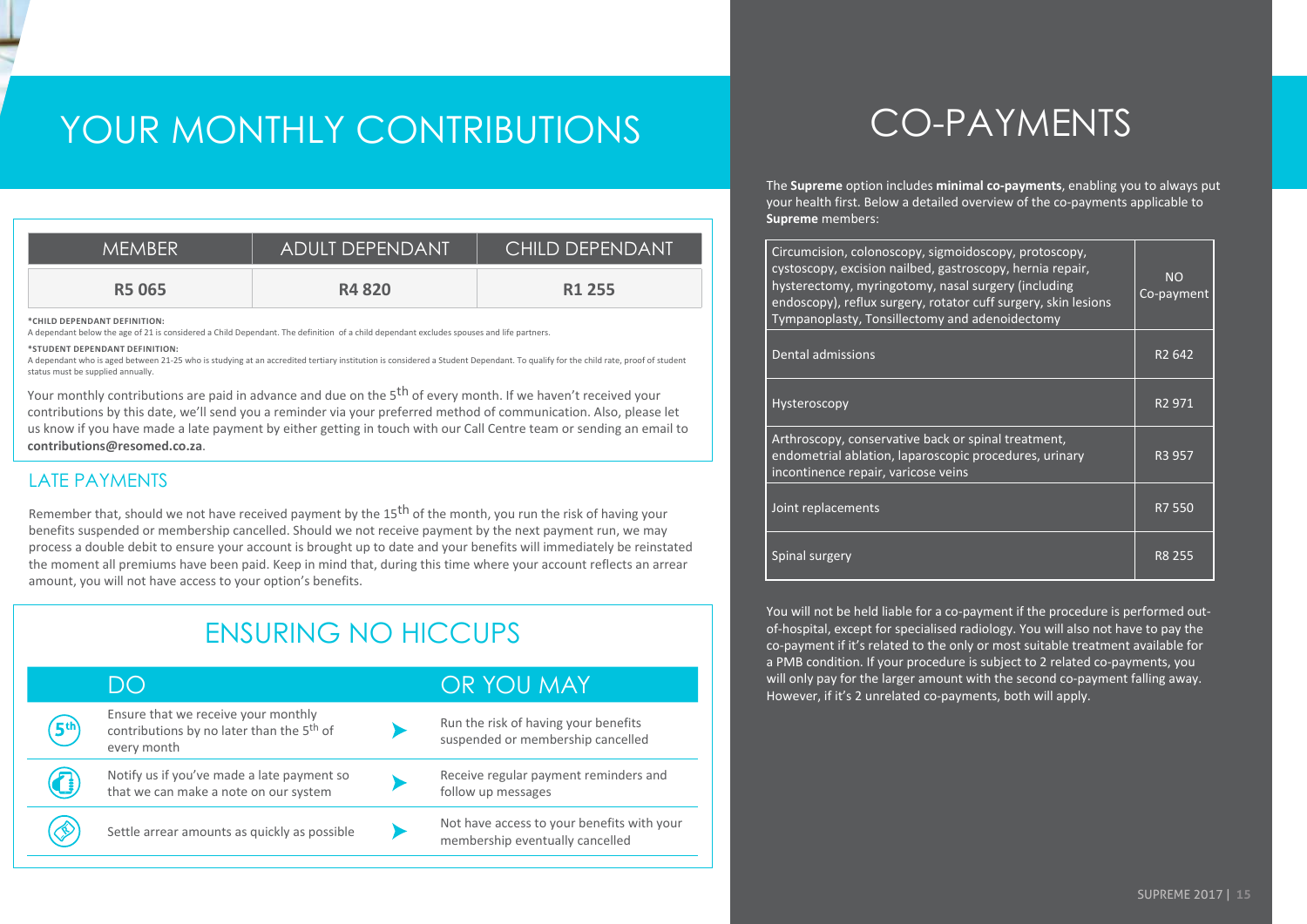### CLAIMS PROCEDURE CHECKLIST THE MULTICING

# PRE-AUTHORISATION

If your medical service provider prefers that you submit your claims directly to Resolution Health, simply send a copy of the signed claim form to:



**Resolution Health PO Box 1555 Fountainebleau 2032**

Please use the check list below to ensure that your submission is complete, making it all the easier for us to process the claim as quickly as possible:  $\overline{\phantom{a}}$ 

| Membership number                       |  |
|-----------------------------------------|--|
| Option name                             |  |
| Principal member's name and surname     |  |
| Patient's name and surname              |  |
| Practice number                         |  |
| Doctor's individual registration number |  |
| Date of doctor's visit                  |  |
| Nature and cost of your visit           |  |
| Relevant diagnostic and tariff codes    |  |
| Original or copy of receipt             |  |

Remember that your claim cannot be older than 4 months, so make sure that you submit the relevant documentation as soon as possible. If your claim is related to the treatment of injuries or expenses recovered from a 3rd party, please attach a statement with a detailed description of the event.

Resolution Health processes claims payments twice a month or at our discretion. You will receive a comprehensive claims statement after every payment run that will include a detailed description of any irregularities as and when relevant. You or your service provider will have 60 days to correct these irregularities and resubmit the claim to the Scheme for payment.

Also important to keep in mind is that all claims must correspond to Scheme rules so remember to confirm that your claim is in line with all other benefit schedule stipulations, protocols and policies to ensure a smooth and stress free claiming process. Visit www.resomed.co.za or call our friendly call centre on **0861 796 6400** to obtain a detailed list of applicable Scheme exclusions.

Getting pre-authorisation from the Scheme is a quick and easy process, especially if you use our rather handy check list below.

#### **Remember to:**

» Get in touch with our pre-authorisation team **14 days before an elective procedure** » Let the same team know within **48 hours after an emergency procedure**

Remember that the Scheme will only **fund those procedures that were pre-authorised** so make sure that you ask your doctor if any additional items need to be added afterwards. If so, keep in mind that you have to let us know **within 48 hours.**





| Member number                                                                                                                        |  |
|--------------------------------------------------------------------------------------------------------------------------------------|--|
| Dependant code or date of birth                                                                                                      |  |
| Referring provider practice number                                                                                                   |  |
| Treating provider practice number                                                                                                    |  |
| Facility practice number (hospital or clinic rooms procedure)                                                                        |  |
| Diagnosis code, ICD 10 code or reason for admission                                                                                  |  |
| Co-morbidities or pre-existing medical condition                                                                                     |  |
| Tariffs or proposed procedure                                                                                                        |  |
| Date of service                                                                                                                      |  |
| Relevant clinical information, motivation, previous treatment history, x-rays, radiology<br>reports or injury report where indicated |  |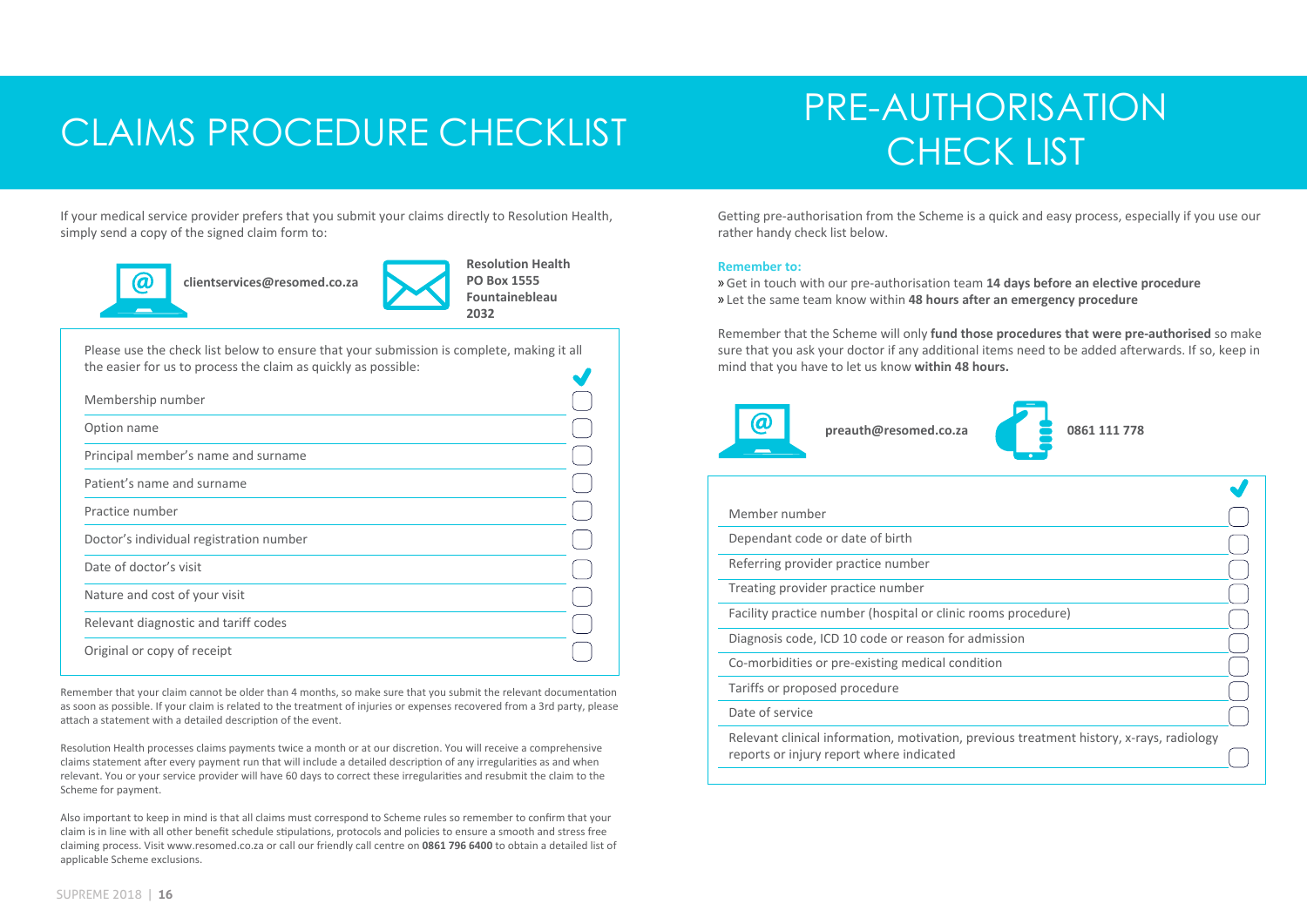### EXTERNAL MEDICAL APPLIANCES

Annual limit: **R15 805** per family

### PROSTHESIS BENEFIT

| R 775     |
|-----------|
| R 775     |
| R1086     |
| R 1 2 4 5 |
| R 1 3 6 2 |
| R 1 3 6 2 |
| R 1 568   |
| R 4 7 2 6 |
| R 7 9 1 4 |
| R 10 216  |
| R 15 805  |
| R 15 805  |
| R 15 805  |
| R 15 805  |
| R 15 805  |
| R 15 805  |
| R 15 805  |
|           |

| Overall plan limit       |          | R62 825       |  |
|--------------------------|----------|---------------|--|
| Knee                     |          | R47 697       |  |
| Hip                      |          | R43 276       |  |
| Shoulder / Elbow / Ankle |          | R55 303       |  |
| External fixator         |          | R62 825       |  |
| <b>Spinal Fusion</b>     | Cervical | Lumbar dorsal |  |
| 1 Level                  | R22 250  | R27841        |  |
| 2 Levels                 | R34 499  | R42 664       |  |
| 3 Levels                 | R47686   | R50 376       |  |
| 4 Or more levels         | R62 825  | R62 825       |  |
| <b>Coronory Stents</b>   |          |               |  |
| 1 Stent                  |          | R23 706       |  |
| 2 Stents                 |          | R38 856       |  |
| Total                    |          | R62 825       |  |
| Pelvic floor             |          | R7828         |  |
| Hernia mesh              |          | R7828         |  |
| Intraocular lens (each)  |          | R3 629        |  |



**At birth** OPV(1) Oral Polio Vaccine, BCG Bacilles Calmette Vaccine

- **6 Weeks** OPV(2) Oral Polio Vaccine, DTP/Hib(1) Diptheria, Tetanus, Pertussis & Haemophilus influenza Type B vaccine, Heb B(1) Hepatitis Vaccine, PCV(1) Pneumococcal Conjugated Vaccine
- **10 Weeks** OPV(3) Oral Polio Vaccine, RV (1) Rotavirus Vaccine, DTP/Hib(2) Diptheria, Tetanus, Pertussis & Haemophilus influenza Type B vaccine, Heb B(2) Hepatitis Vaccine, PCV(2) Pneumococcal Conjugated Vaccine
- **14 Weeks** OPV(4) Oral Polio Vaccine, RV (2) Rotavirus Vaccine, DTP/Hib(3) Diptheria, Tetanus, Pertussis & Haemophilus influenza Type B vaccine, Heb B(3) Hepatitis Vaccine, PCV(3) Pneumococcal Conjugated Vaccine,

**9 Months** Measles Vaccine(1)

**18 Months** OPV(5) Oral Polio Vaccine, DTP Diptheria, Tetanus, Pertussis Measels Vaccine (2)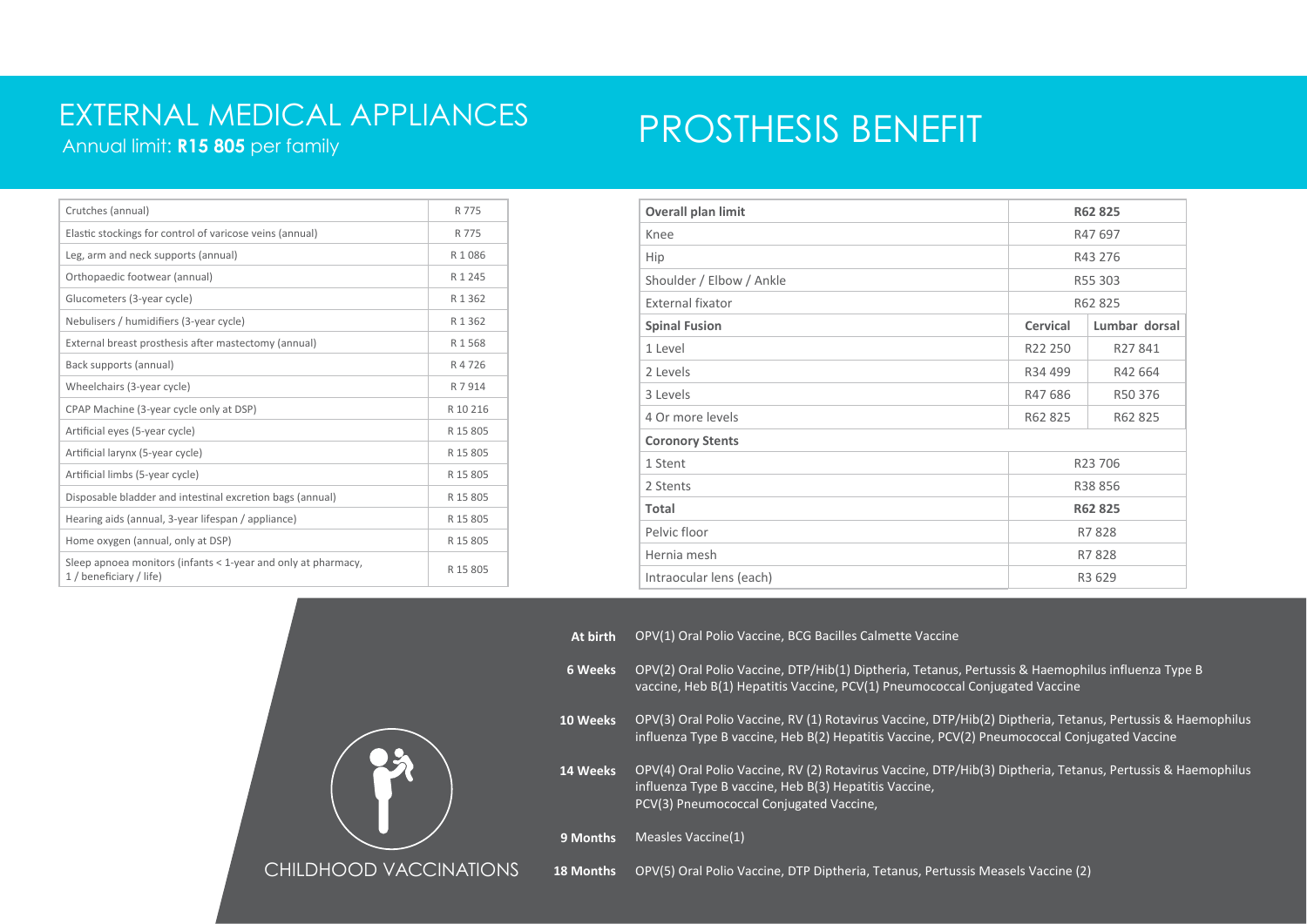### important information about your benefits



It's important to look at your healthcare needs at the end of every year and decide which Resolution Health option is best suited to your evolving healthcare needs. Option changes can be made annually at the end of the year by completing an Option Change Form (available on **www.resomed.co.za** or from our friendly Call Centre consultants on **0861 796 6400**) and making sure we receive the completed form by no later than **08 December 2017.** Completed forms can be submitted:

- »Online: www.resomed.co.za
- » By email: **optionchange2018@resomed.co.za**
- » By post: Resolution Health, PO Box 1555, Fountainebleau, 2032



### BENEFITS THAT RUN IN CYCLES

Most of your option's benefits are annual, meaning that you can access these benefits over a calendar year. However, certain benefits run over an extended period like external medical appliances, orthodontics, optical benefits and cochlear implants and may only be available once in several years or once in a lifetime.



Some service providers may charge rates that are more than your option's benefit rate, making it very important that you **confirm what your provider charges before making use of their services.** Remember that Resolution Health will fund up to your option's benefit rate limit (including PMBs) and, if your provider charges over and above that rate, the outstanding amount will be for your personal account.

Also keep an eye on what you're being charged for. Some service providers charge members for additional procedure codes or the unbundling of service tariffs not approved by the Scheme. You can speak to our friendly pre-authorisation department on **0861 111 778** or email them on **preauth@resomed.co.za** for advice as you may not be liable for these additional costs.



#### BENEFITS THAT ARE DEPLETED

Once your benefits are depleted, you will only be covered for those conditions that are clinically proven to be a PMB. Remember that Scheme protocols always apply and that pre-authorisation, as well as proof of PMB status, is required to confirm your cover.

### PRO-RATING OF BENEFITS

including those that have Rand limits, are pro-rated in proportion to the period of mombership for the vear When joining the Scheme during the year, all benefits (except hospitalisation), membership for the year.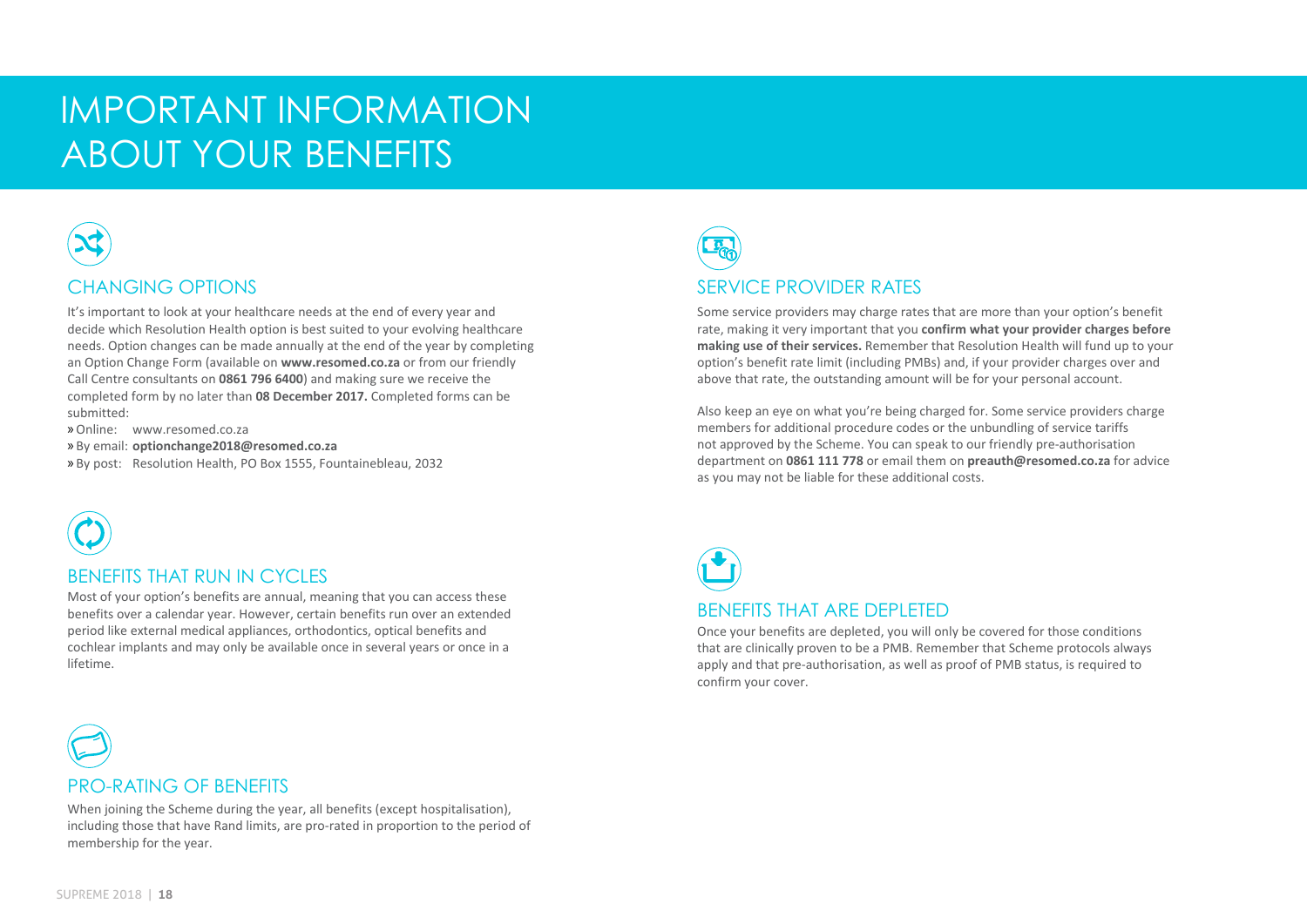### YOU & YOUR MEMBERSHIP

# MEMBERSHIP CARDS

Your Resolution Health membership card is used to identify you as a member of the Scheme and allows you to access your benefits when making use of a medical service provider. The card can only be used by you and while you are a member of Resolution Health. Remember, it's illegal to let someone who is not a member use your card. The unauthorised use of a membership card is considered a fraudulent activity and will result in your membership being cancelled immediately.

You will be issued with **2 membership cards per family,** or one card if you are an individual member. If you need additional cards, please submit a request by: » Emailing **cardrequest@resomed.co.za**

» Calling **0861 796 6400**

» Visiting www.resomed.co.za to download the necessary form



### **DEPENDANTS**

To be a dependant on your medical scheme cover, a person must: » Be an immediate family member and / or financially dependent on you » Not receive an income of more than the maximum social pension per month » Not belong to another medical scheme



### DEATH OF A PRINCIPAL MEMBER

- If you are a dependant and the Principal Member passes away, you can continue to pay the contributions and:
- » Retain your membership without any new restrictions, limitations or waiting periods
- » If orphaned (according to the definition in the Scheme's rules), remain a member until you become a member of the Scheme in your own right, or are accepted onto another medical scheme

**IN HOSPITAL PROVIDER'S FEES**

### CHANGING YOUR PERSONAL DETAILS

We want to stay in touch with you and make sure that you're always in the know when it comes to Resolution Health and your cover. Make sure that we always have your latest contact details on file to avoid missing important things like your statements, membership and option information as well as other news on your healthcare benefits. Please make sure we always have your latest:

- » E-mail address (note that statements are sent electronically to all members with email addresses)
- » Cell phone number for SMS notifications
- » Claims refund banking details
- » Contribution banking details

**Remember that it's up to you to make sure that we have your latest contact details and the Scheme cannot be held responsible if you do not receive information because your details are outdated. HOW TO UPDATE YOUR DETAILS**

It's quick and easy. Simply:

- » Log into your member portal on www.resomed.co.za and update your details from there
- » Give us a call on **0861 796 6400**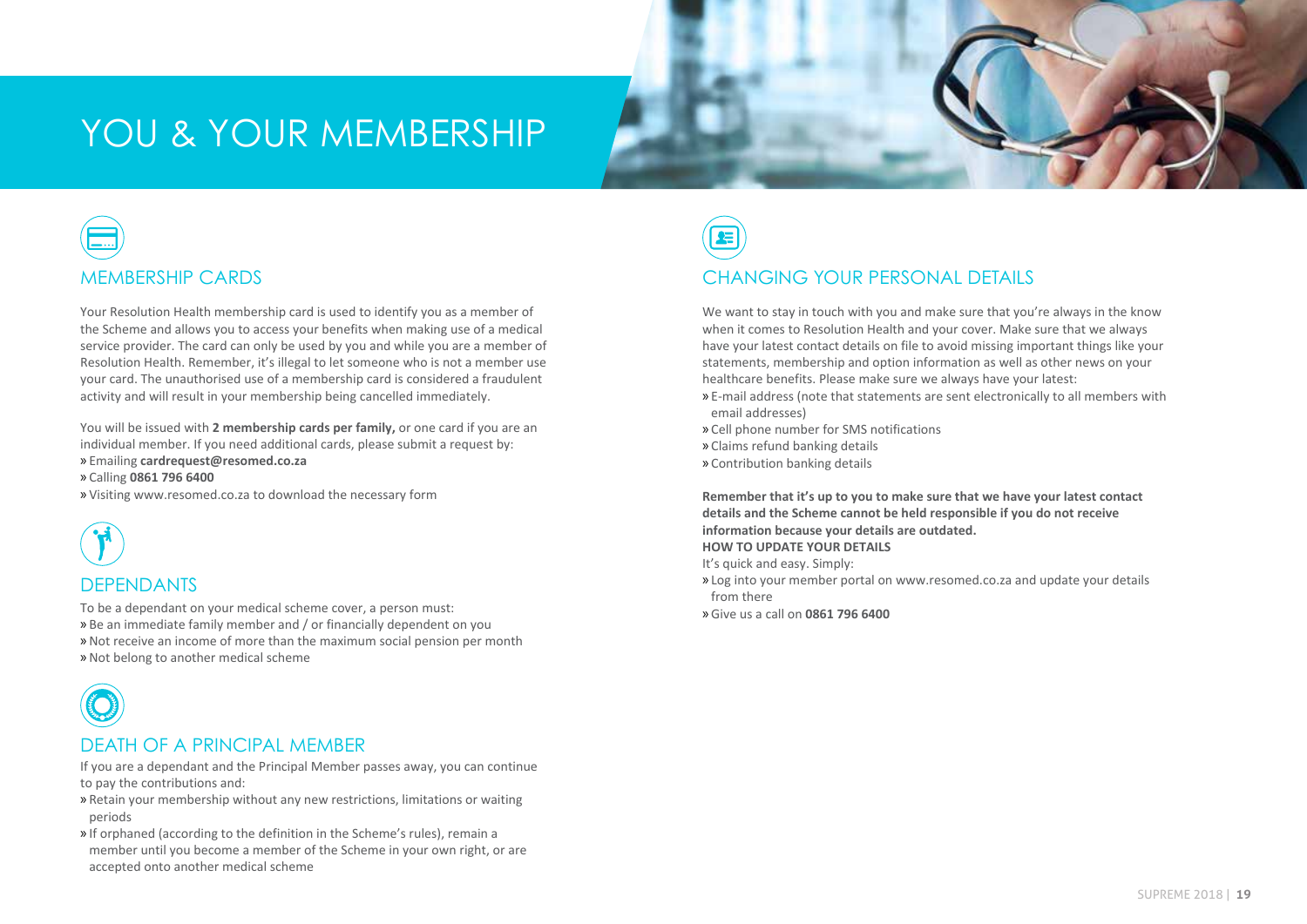### YOU & YOUR MEMBERSHIP



You can register or deregister dependants at any time by visiting **www.resomed.co.za** to download the applicable form or call us on **0861 796 6400**. Use the handy check lists below of things we need to ensure a smooth and quick process.

#### **New-borns and adoptions**

Once added, **remember** that contributions will be due from the first day of the month following the birth or adoption. **REMEMBER** to complete the registration process within 30 days of birth or adoption to avoid benefits only being available from the date of registration and not retrospectively from the date of birth or adoption. The below documents can be sent to **amend@resomed.co.za** or faxed to **086 513 1438**.

 $\begin{matrix} 0 \\ 0 \end{matrix}$ 

 $\Box$ 

 $\bigcap$ 

 $\bigcap$ 

 $\Box$ 

| <b>REGISTRATION OF DEPENDANT</b>                                                 |
|----------------------------------------------------------------------------------|
| » Birth certificate                                                              |
| » Children over 21                                                               |
| The required documents listed below can be sent to <b>amend@resomed.co.za</b> or |
| faxed to 086 513 1438.                                                           |
| Registration of Dependant form                                                   |
| Proof of full-time student status from a registered institution                  |
| (submitted annually up to maximum age of 25 years)                               |
| An affidavit confirming that the dependant is financially dependent on the       |
| main member                                                                      |
| Handicapped children: Physician report to confirm disability                     |
|                                                                                  |

#### **Removing a dependant**

*It's important to give us 1 calendar month's notice of any event that changes the status of a dependant which may result in them no longer being entitled to any benefits* 

The below documents can be sent to **resignations@resomed.co.za** or faxed to **086 513 1438** 

Deregistration of Dependants form 1 Calendar month's notice

### ENDING YOUR MEMBERSHIP

Your Resolution Health membership can be ended for any of the following reasons:

| Voluntary termination<br>Death<br>Resignation from<br>employment<br>Failure to pay contributions | By giving 1 calendar month's written notice<br>By submitting a copy of the death certificate<br>If Scheme membership is a condition of employment you<br>cannot resign without written consent from your employer<br>Membership and benefits end on the date of resignation,<br>unless you decide to continue as a Resolution Health member<br>in your private capacity. Members who do not pay all amounts<br>due to the Scheme will have their membership ended in terms<br>of the rules of the Scheme |
|--------------------------------------------------------------------------------------------------|----------------------------------------------------------------------------------------------------------------------------------------------------------------------------------------------------------------------------------------------------------------------------------------------------------------------------------------------------------------------------------------------------------------------------------------------------------------------------------------------------------|
| Employer resignation from<br>the Scheme                                                          | If your employer decides to resign from the Scheme they will<br>need to give us 1 calendar month's written notice. If they do<br>not join another scheme as an employer group, you will no<br>longer be a member of Resolution Health from the date they<br>resign, unless you decide to continue as a member in your<br>private capacity                                                                                                                                                                |
| Abuse of privileges, fraud<br>and non-disclosure of<br>information                               | We will terminate the membership, or exclude a member or<br>dependant(s) from benefits, for any abuse of the benefits, fraud<br>or non-disclosure of information                                                                                                                                                                                                                                                                                                                                         |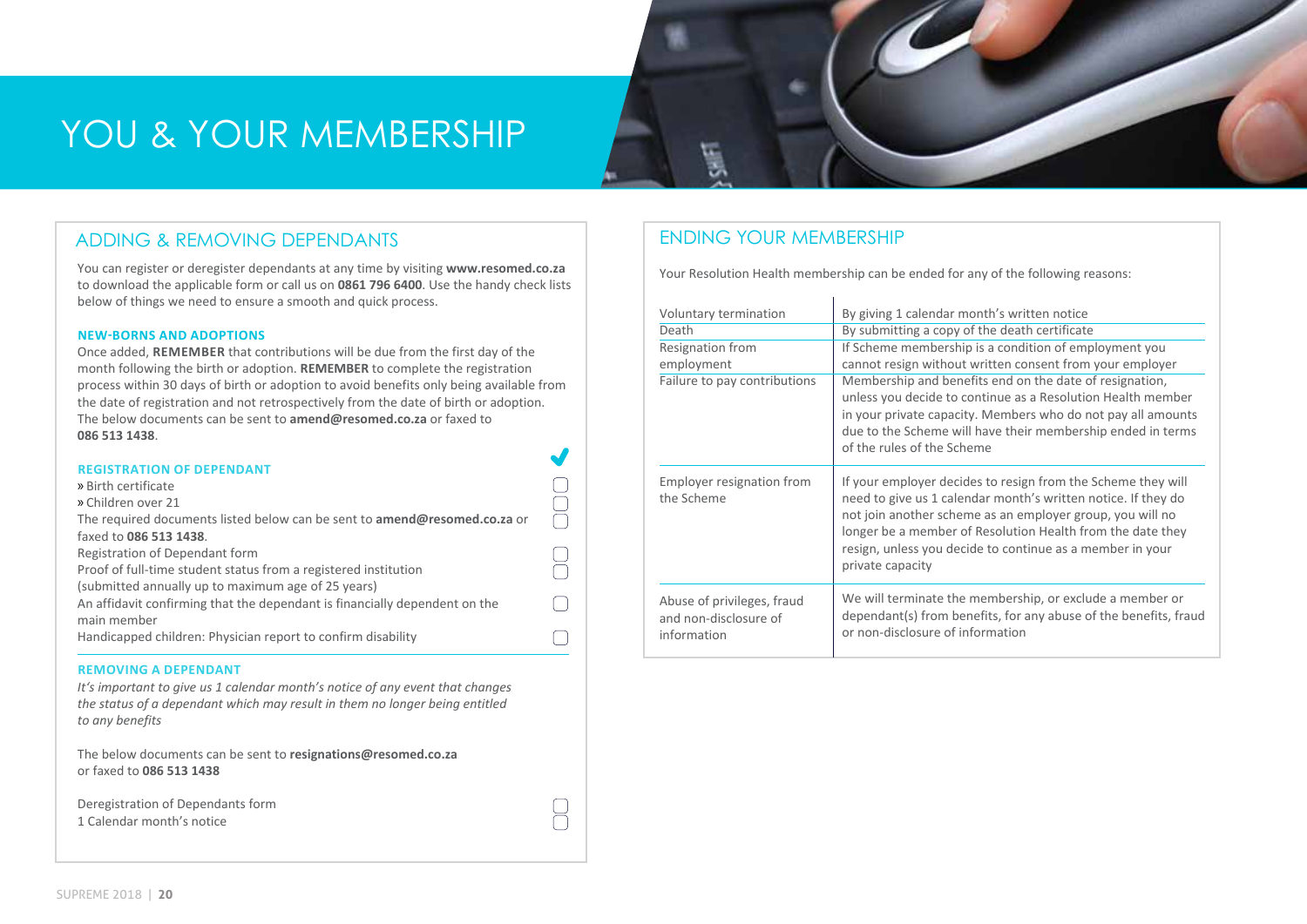



### The following exclusions are applicable to the **Supreme** option:

With due regard to the Prescribed Minimum Benefits in either a Public Care System or at the facilities of one of the Scheme's Designated or Preferred Service Providers, as contemplated in Regulation 8 of the Regulations promulgated in terms of the Act, or provided for in a Benefit Option, the Scheme's liability is limited to the cost of medical services as defined in the Act and provided for in the Rules of the Scheme and, further subject to the provisions of Rule 1.3 of Annexure B, expenses in connection with any of the following shall not be paid by the Scheme:

- **1.** Compensation for pain and suffering, loss of income, funeral expenses or claims for damages.
- **2.** Expenses incurred for recuperative or convalescent holidays.
- **3.** Services not considered appropriate in terms of Managed Healthcare Principles, or that are not life saving, life sustaining or life supporting, The Scheme reserves the right to determine such instances in general or for specific instances at any time, at its discretion. The following conditions, procedures, treatment and apparatus will specifically be excluded:
	- **3.1** Any breast reduction or augmentation or breast reconstruction unless related to diagnosed malignancy in the affected breast (subject to Scheme protocols). Prophylactic mastectomy only considered for BRCA mutations. Reconstruction following prophylactic mastectomy will not be funded.
	- **3.2** Gynaecomastia;
	- **3.3** Hyperhidrosis;<br>**3.4** Eximer laser a
	- **3.4** Eximer laser and radial keratotomy;
	- **3.5** Phakic implants;
	- **3.6** Bariatric surgery and other treatments, services or charges for or related to obesity;
	- **3.7** Keloid and scar revision and any other cosmetic procedures and treatments;
	- **3.8** Dynamic spinal devices;
	- **3.9** CT or virtual colonoscopy;
	- **3.10** Change of sex operations and procedures:
	- **3.11** Growth hormone;
	- **3.12** Sleep and hypnosis therapy;
	- **3.13** Elective Caesarean section (except **Supreme** Option);
	- **3.14** Cancer treatment outside network protocols;
	- **3.15** Medicines not registered with or used outside their Medicines Control Council registration or proprietary preparations:
	- **3.16** Medication outside the formulary;
	- **3.17** Pre-hospital admissions;
	- **3.18** Nasal reconstruction; **3.19** Bat-ears;
	-
	- **3.20** Removal of skin blemishes;
	- **3.21** Liposuction;
	- **3.22** Face-lift and eyelid procedures.
- **4.** Exercise programmes.
- **5.** Kilometre charges and travelling expenses with the exception of ambulance services.
- **6.** Examinations and tests for the purpose of application for insurance policies, school camp, visa, employment, emigration or immigration, admission to schools or universities, medical court reports, as well as fitness examinations and tests.
- **7.** Charges for appointments not kept or writing of scripts.
- **8.** Accommodation in convalescent, old age homes, frail care or similar institutions.
- **9.** Costs associated with Vocational Guidance, Child Guidance, Marriage Guidance, School Therapy or attendance at Remedial Education Schools or Clinics.
- **10.** Purchase of:
	- **10.1** applicators, toiletries, sunglasses and/or lenses for sunglasses and beauty preparations
	- **10.2** patented foods/medicines, special foods and nutritional supplements including baby foods
	- **10.3** remedies for the treatment of infertility<br>**10.4** tonics slimming preparations appe
	- **10.4** tonics, slimming preparations, appetite suppressants and drugs as advertised to the public for the specific treatment of obesity. Further all cost escalations and /or increases for any services accessioned by or in relation to obesity
	- **10.5** sunscreen and sun tanning lotions
	- **10.6** soaps and shampoos (medicinal or otherwise)
	- **10.7** household and biochemical remedies including complementary and alternative medications, which are not registered, prescribed or promoted by the medical profession with or without evidence to support benefit (Scheme protocols and assessment will apply).
	- **10.8** cosmetic products (medicinal or otherwise)
	- **10.9** antihabit-forming products
	- **10.10** vitamins and multi-vitamins unless prescribed by a person legally entitled to prescribe and for a specific diagnoses registered and authorised by the scheme
	- **10.11** remedies for body building purposes or exercise and sport specific enhancers
	- **10.12** aphrodisiacs
	- **10.13** household bandages, cotton wool, dressings and similar aids.
- **11.** Infertility, sterility, artificial insemination of a person as defined in the Human Tissue Act, (Act 65 of 1983), as well as vaso-vasostomies (reversal of sterilisation procedures), subject to Prescribed Minimum **Benefits**
- **12.** Diagnostic tests and examinations performed that do not result in confirmation of the diagnosis of a prescribed minimum benefit (PMB) condition, unless such condition qualifies as a bona-fide emergency medical condition. Diagnostic tests will only be funded up to and inclusive of the minimum tests required to exclude a PMB condition.
- **13.** Repair of hearing aid and medical apparatus.
- 14. Experimental, unproven or unregistered treatment or practices.
- **15.** Donor costs in respect of an organ transplant will not be covered by the Scheme unless the recipient is a member of the scheme for a PMB related transplant.
- **16.** Interest and legal costs on outstanding accounts.
- **17.** Dental surgery exclusions
	- **17.1** Bone augmentations
	- **17.2** Sinus lifts
	- **17.3** Bone and tissue regeneration
	- **17.4** Gingivectomies
	- **17.5** Surgical procedures associated with dental implantology
	- **17.6** Oral hygiene instructions
	- **17.7** Professionally applied topical fluoride in adults
	- **17.8** Nutritional and tobacco counselling
	- **17.9** Root canal treatment on third molars (wisdom teeth) and primary teeth
	- **17.10** Ozone therapy
	- **17.11** Soft base to new dentures
	- **17.12** Apisectomies in-hospital
	- **17.13** Orthognathic surgery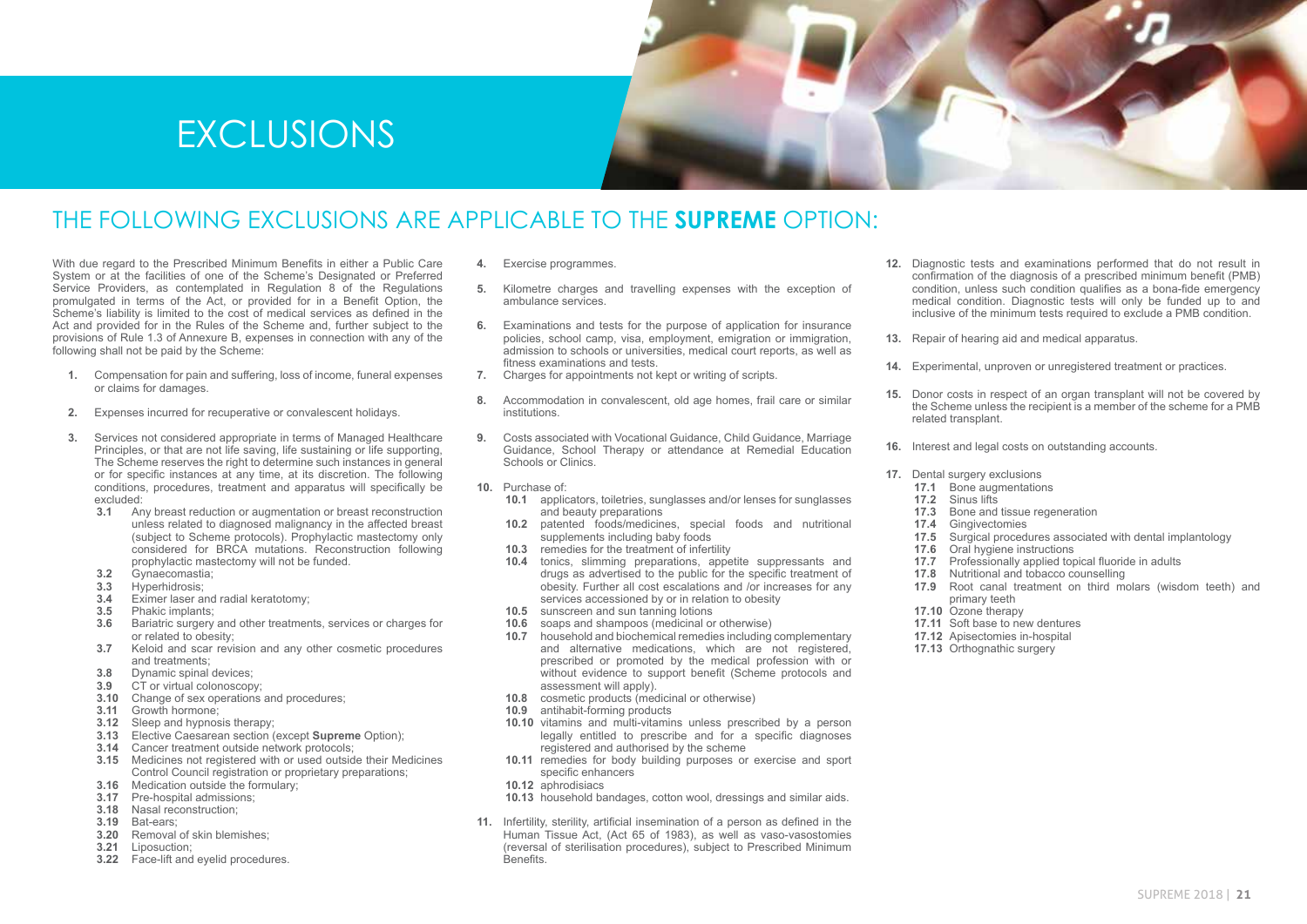### **DEFINITIONS**

**Above Threshold Benefit (ATB):** The benefits available to Millennium members once the MSA savings amount has been depleted and the Self Payment Gap (SPG) amount has been paid from the members own pocket

**Acute condition:** Illness that requires short-term treatment

**Annual sub-limit:** A set amount allocated to a benefit

**Casualty Benefit:** A benefit available on certain options which can be used to cover visits to the casualty ward **Chronic conditions:** Illness that requires ongoing treatment

**Chronic Disease List (CDL):** A list of 25 conditions which all medical schemes must cover and form part of PMBs **Clinical motivation:** A motivation from your doctor explaining why a certain medicine or procedure is required such as test results and x-rays

**Chronic Medicines List (CML):** A list of medicines to treat the 25 CDL conditions for each option or plan **Confinement:** Having a baby

**Contributions:** Your medical scheme fees that you pay every month

**Co-payment:** An amount listed for certain treatments or procedures which are not covered by the medical scheme and which you will have to cover from your own pocket

**Dependant:** Family members who share your medical scheme

**Designated Service Provider (DSP):** A Provider who is part of our extensive network

**Emergency services:** The ambulance service (Netcare 911) that we use in case of a medical emergency **Flexi Benefit:** An amount set aside for Progressive Flex members to cover certain treatments

**ICD 10 code:** A unique treatment code used by doctors or facilities when submitting a claim to the Scheme

**ICON:** Independent Clinical Oncology Network

**Immunisation:** Injections given to prevent illnesses

**Late Joiner Penalties:** An additional fee payable on top of your monthly contribution when you join a medical scheme late in life and have not been a member of a medical scheme before or for more than a year

**Medical Savings Account (MSA):** An allocated amount of your contributions on the Millennium option that is set aside for you to manage and use on health services as you require. The amount rolls over every year, earns interest and is transferred if you change medical schemes

**Maximum Medical Aid Price (MMAP):** The maximum amount Resolution Health will pay for a medicine as advertised by Medikredit (www.medikredit.co.za)

**Network Providers:** Service Providers working together and forming a group or network. Members on some options must use these network providers.

**Non-disclosure:** Not telling us something about your health condition

**Option:** Either the Hospital, Foundation, Progressive Flex, Millennium or **Supreme** plan

**Over-The-Counter medicine (OTC):** Medication you can get at your pharmacy without a prescription

*Patient Driven Care™ (PDC<sup>™</sup>)*: A unique approach to treating at-risk Resolution Health patients that gives them

appropriate access to the amount of care they need to stay healthier for longer

**Practice Number:** A unique identification number which your doctor or service provider has

**Pre-authorisation:** Permission from Resolution Health before going for treatment, tests, etc.

**DSPs:** Doctors, pharmacies or hospitals who provide care to our members as per a contracted agreement. All members are advised to make use of DSP as far as possible

**Designated provider network:** A network of healthcare providers who provide care to our members as per a contracted agreement

**Prescribed Minimum Benefits (PMBs):** A list of 271 conditions, including 27 chronic conditions, that all medical schemes have to cover

**Preventative Care:** Care that aims to stop you from getting sick or suffering an event like flu, a stroke, heart attack or hospitalisation

**Principal Member:** The main member of the Scheme who pays the monthly fees

**Pro-rated benefits:** The portion of benefits you are entitled to based on how long you have been a member of the Scheme during any benefit year

**Prosthesis:** An artificial device implanted into the body

**Prostate-Specific Antigen (PSA):** A blood test for men which determines possible prostate cancer risk

**Resolution Health Chronic Conditions:** An additional list of chronic conditions which Resolution Health funds from the Chronic Medication benefit

**Scheme exclusions:** A list of things the Scheme does not cover or pay for

**Scheme Protocols:** Guidelines that determine how we fund your care

**Scheme Rate:** The amount Resolution Health pays for a particular medicine or medical service

**Scheme Rules:** The rules of the medical scheme, including all policies, protocols and medicine lists **Service Provider:** Doctor or healthcare facility

**Self Payment Gap (SPG):** The amount a Millennium option member needs to pay in between their MSA's available funds before they can access their Above Threshold Benefit (ATB)

**Statement:** A document which details the benefits you have used and payments processed by the Scheme **Termination:** Ending of agreement

*Zurreal:* A free wellbeing and rewards programme available to all Resolution Health members and stakeholders that offers lifestyle benefits and aims to help individuals and families to live healthier, happier lives

*Zurreal Platinum*: The ultimate wellbeing and rewards programme available to Resolution Health members which includes all the benefits of *Zurreal* programme with added extras such as an Education Rebate, Gym Rebate and much more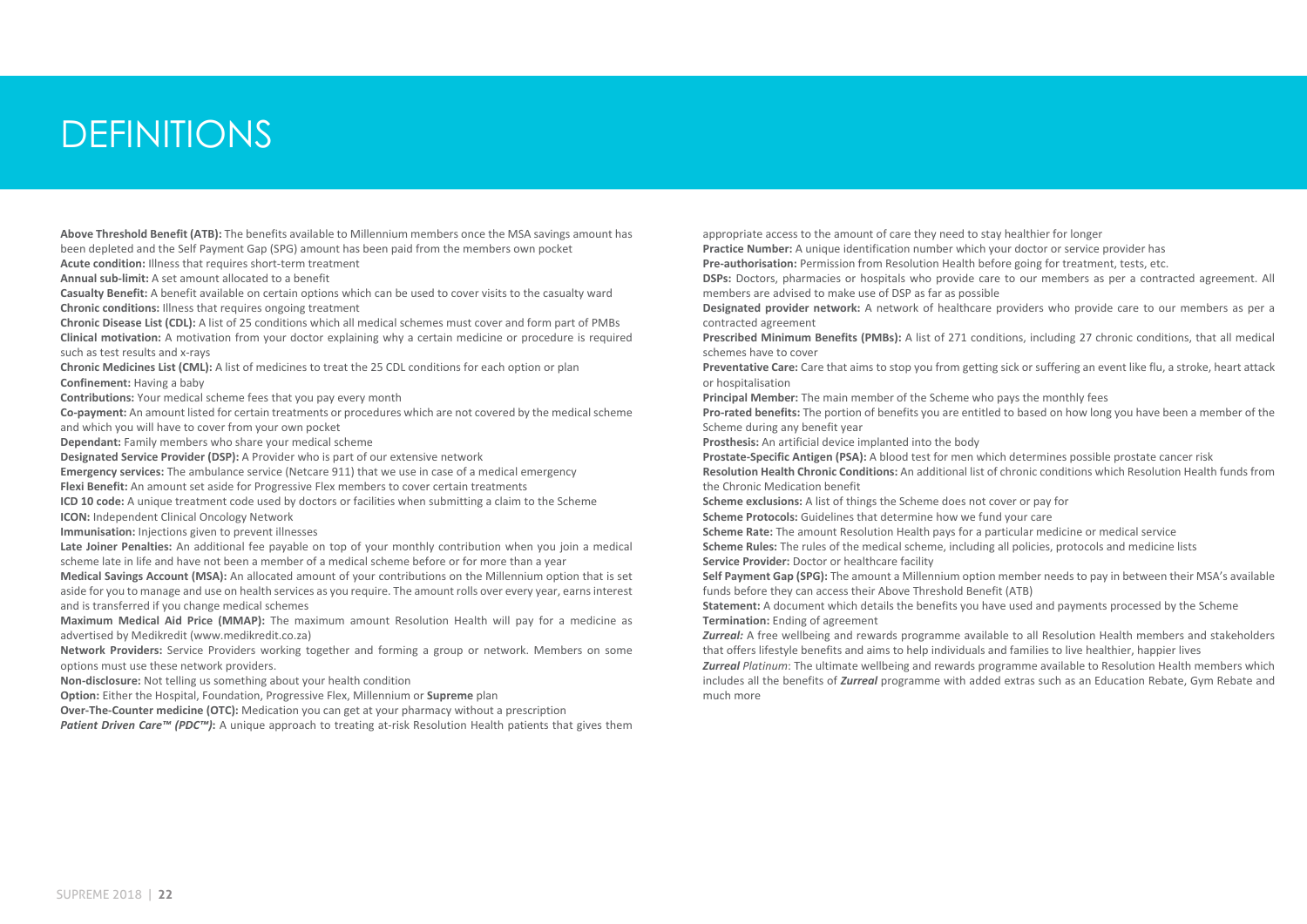